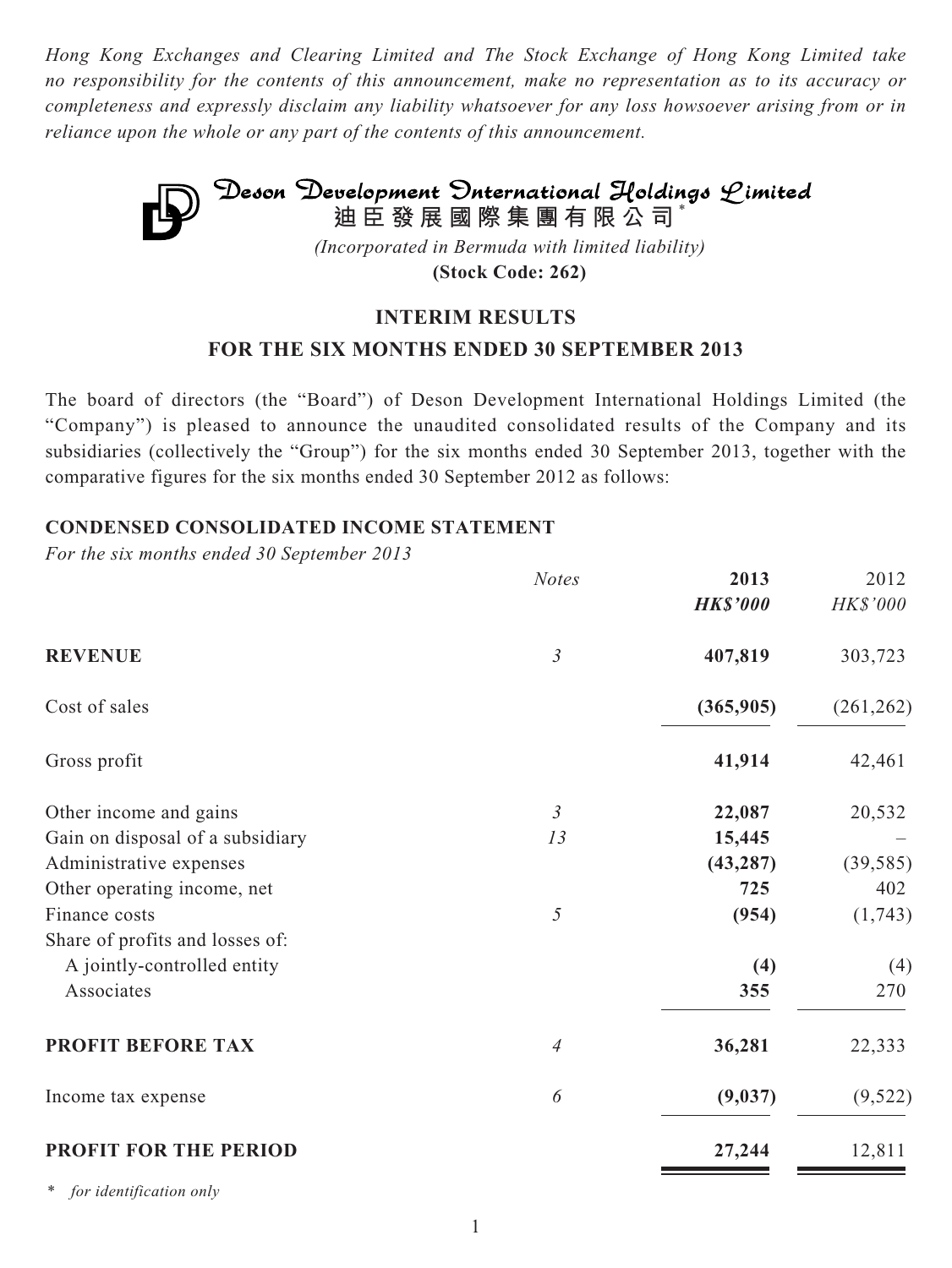# **CONDENSED CONSOLIDATED INCOME STATEMENT (continued)**

*For the six months ended 30 September 2013*

|                                                                                        | <b>Notes</b> | 2013            | 2012         |
|----------------------------------------------------------------------------------------|--------------|-----------------|--------------|
|                                                                                        |              | <b>HK\$'000</b> | HK\$'000     |
| Attributable to:                                                                       |              |                 |              |
| Owners of the Company                                                                  |              | 27,468          | 12,834       |
| Non-controlling interests                                                              |              | (224)           | (23)         |
|                                                                                        |              | 27,244          | 12,811       |
| <b>EARNINGS PER SHARE ATTRIBUTABLE</b><br>TO ORDINARY EQUITY HOLDERS<br>OF THE COMPANY | 8            |                 |              |
| <b>Basic</b>                                                                           |              | 4.93 cents      | $2.25$ cents |
| Diluted                                                                                |              | 4.93 cents      | $2.25$ cents |

Details of the interim dividend proposed for the six months ended 30 September 2013 are disclosed in note 7 to the financial statements.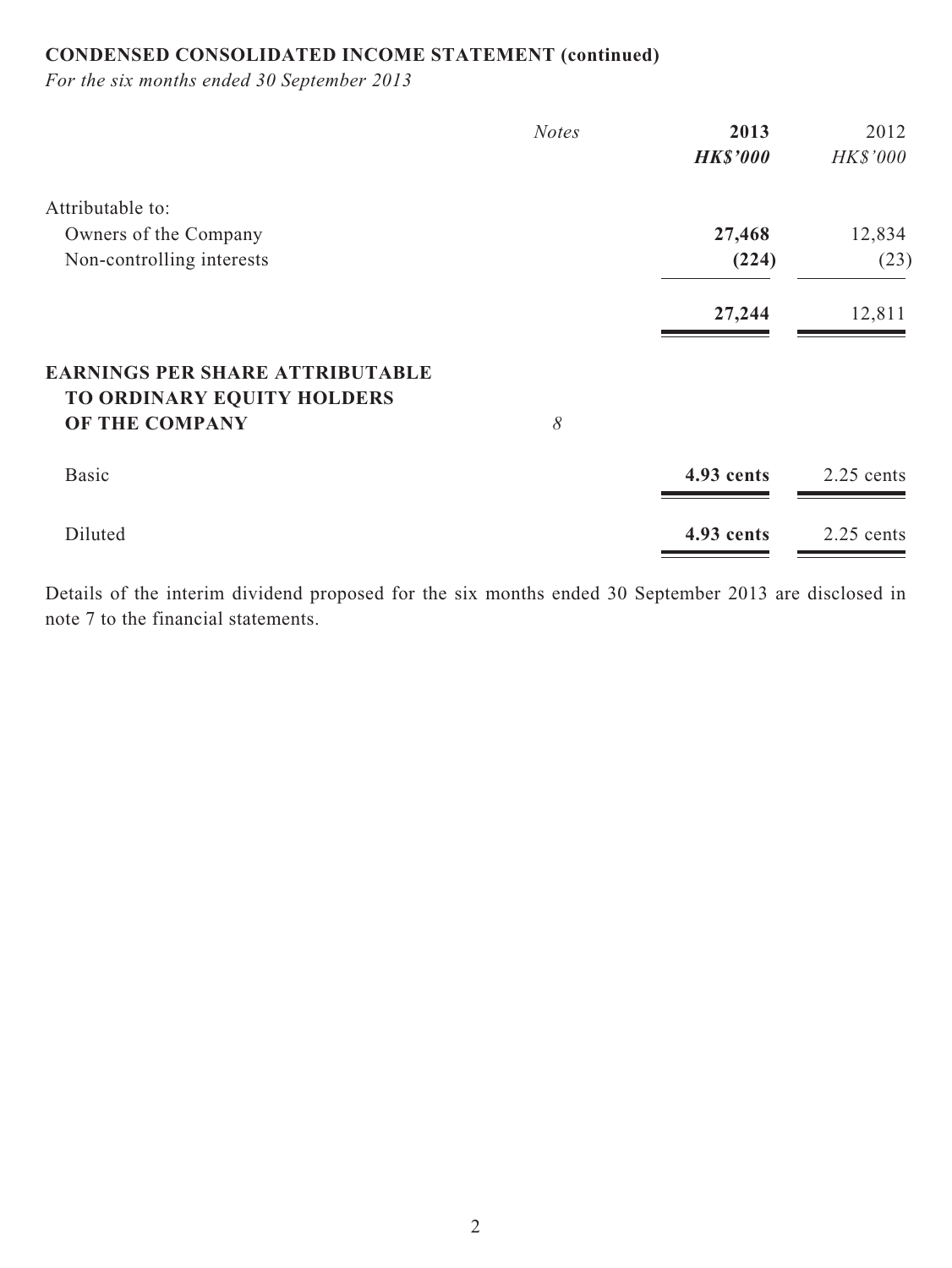# **CONDENSED CONSOLIDATED STATEMENT OF COMPREHENSIVE INCOME**

*For the six months ended 30 September 2013*

|                                                                                                                                 | 2013<br><b>HK\$'000</b> | 2012<br>HK\$'000 |
|---------------------------------------------------------------------------------------------------------------------------------|-------------------------|------------------|
| <b>PROFIT FOR THE PERIOD</b>                                                                                                    | 27,244                  | 12,811           |
| <b>OTHER COMPREHENSIVE INCOME</b>                                                                                               |                         |                  |
| Items that may be reclassified to profit or loss in<br>subsequent periods:                                                      |                         |                  |
| Share of other comprehensive income of associates                                                                               | 1,472                   | 177              |
| Release of exchange fluctuation reserve upon disposal of a subsidiary                                                           | (5, 438)                |                  |
| Exchange differences on translating foreign operations                                                                          | 9,191                   | 327              |
| <b>TOTAL ITEMS THAT MAY BE RECLASSIFIED TO PROFIT</b><br>OR LOSS IN SUBSEQUENT PERIODS AND<br><b>OTHER COMPREHENSIVE INCOME</b> |                         |                  |
| FOR THE PERIOD, NET OF TAX                                                                                                      | 5,225                   | 504              |
| <b>TOTAL COMPREHENSIVE INCOME FOR THE PERIOD</b>                                                                                | 32,469                  | 13,315           |
| Attributable to:                                                                                                                |                         |                  |
| Owners of the Company                                                                                                           | 32,587                  | 13,339           |
| Non-controlling interests                                                                                                       | (118)                   | (24)             |
|                                                                                                                                 | 32,469                  | 13,315           |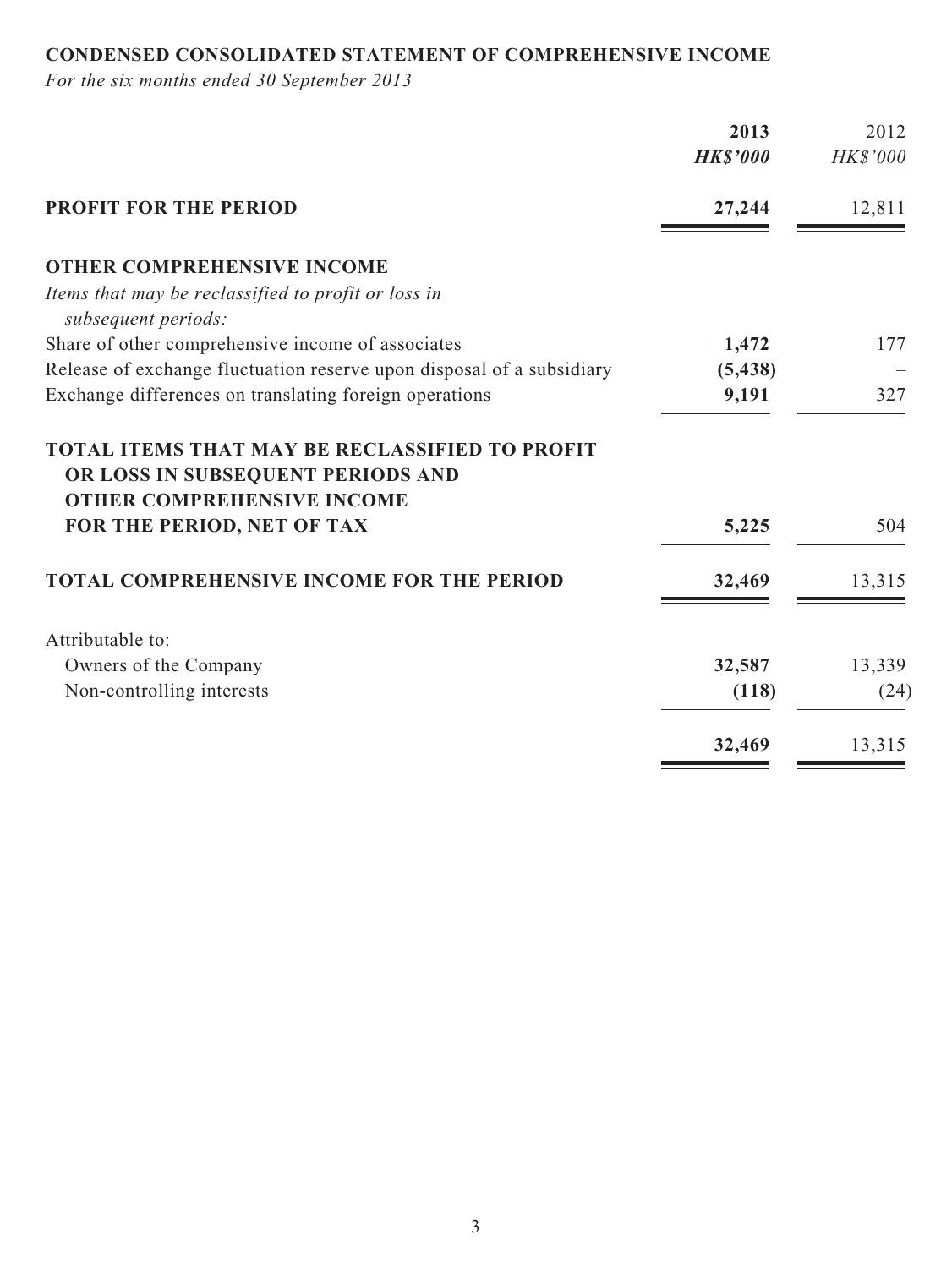# **CONDENSED CONSOLIDATED STATEMENT OF FINANCIAL POSITION**

*30 September 2013*

|                                                        |              | 30 September    | 31 March  |
|--------------------------------------------------------|--------------|-----------------|-----------|
|                                                        | <b>Notes</b> | 2013            | 2013      |
|                                                        |              | <b>HK\$'000</b> | HK\$'000  |
| <b>NON-CURRENT ASSETS</b>                              |              |                 |           |
| Property, plant and equipment                          |              | 155,461         | 158,083   |
| Investment properties                                  | 9            | 172,085         | 169,375   |
| Investment in a jointly-controlled entity              |              | (4)             |           |
| Investments in associates                              |              | 2,366           | 939       |
| Available-for-sale investments                         |              | 21,641          | 21,641    |
| Total non-current assets                               |              | 351,549         | 350,038   |
| <b>CURRENT ASSETS</b>                                  |              |                 |           |
| Amounts due from associates                            |              | 4,773           | 4,707     |
| Amount due from an investee                            |              | 100             | 100       |
| Amount due from a related company                      |              | 961             |           |
| Properties held for sale under development             |              |                 |           |
| and properties held for sale                           | 10           | 1,020,436       | 942,959   |
| Gross amount due from contract customers               |              | 7,599           | 8,682     |
| Inventories                                            |              | 9,673           | 7,529     |
| Accounts receivable                                    | 11           | 61,568          | 102,682   |
| Prepayments, deposits and other receivables            |              | 116,860         | 34,303    |
| Cash and cash equivalents                              |              | 46,710          | 97,931    |
| Pledged deposits                                       |              | 56,324          | 64,207    |
|                                                        |              | 1,325,004       | 1,263,100 |
| Assets of a disposal group classified as held for sale |              |                 | 70,659    |
| Total current assets                                   |              | 1,325,004       | 1,333,759 |

 $\sim$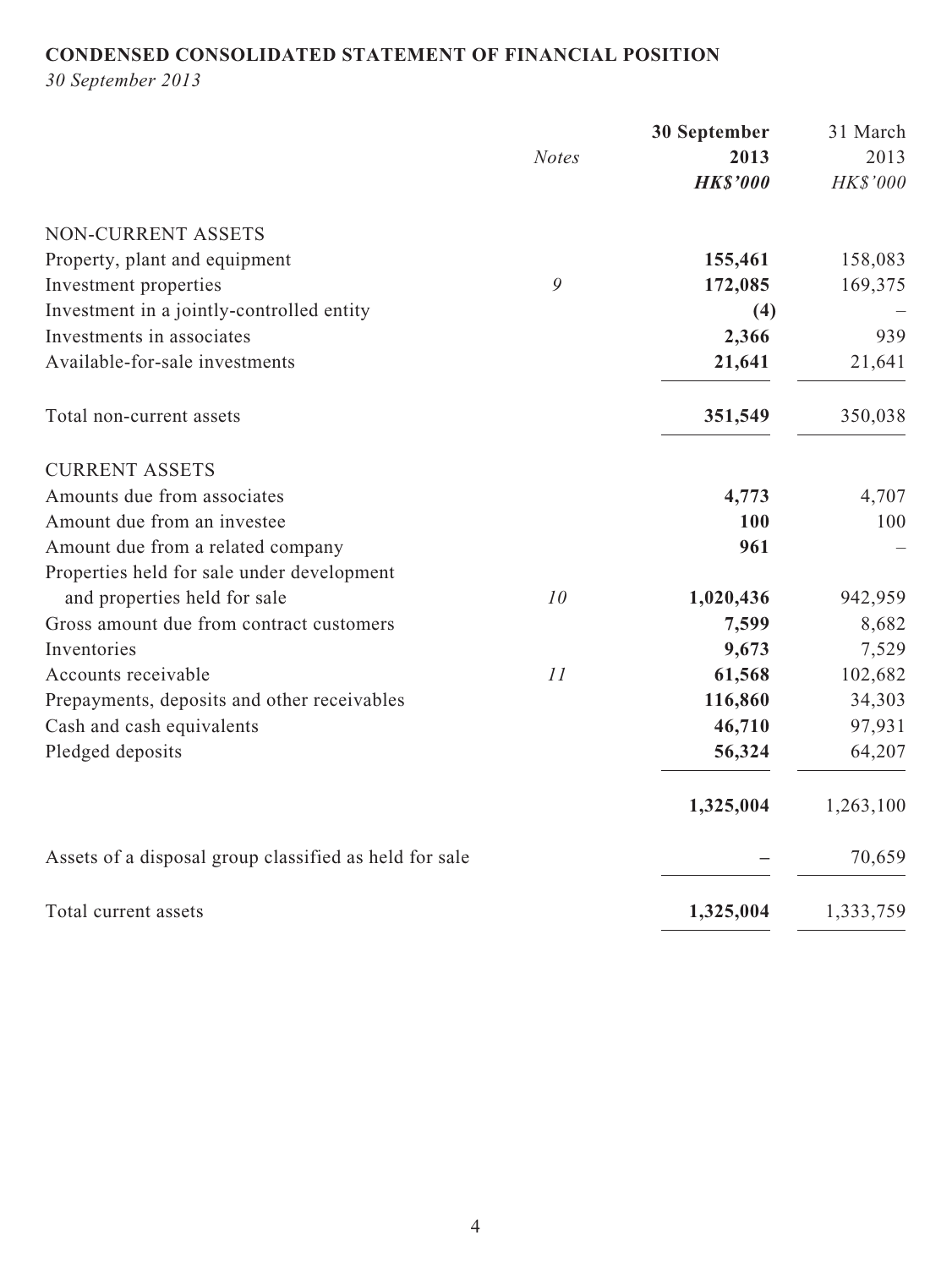# **CONDENSED CONSOLIDATED STATEMENT OF FINANCIAL POSITION (continued)**

*30 September 2013*

| <b>Notes</b><br>2013<br><b>HK\$'000</b>                                                            | 2013<br>HK\$'000 |
|----------------------------------------------------------------------------------------------------|------------------|
|                                                                                                    |                  |
|                                                                                                    |                  |
| <b>CURRENT LIABILITIES</b>                                                                         |                  |
| Gross amount due to contract customers<br>63,564                                                   | 58,222           |
| 12<br>39,599<br>Accounts payable                                                                   | 44,021           |
| Other payables and accruals<br>180,899                                                             | 183,195          |
| Amounts due to associates<br>48                                                                    | 48               |
| 1,497<br>Amounts due to non-controlling shareholders                                               | 1,500            |
| 6,350<br>Amount due to a related company                                                           | 761              |
| 87,450<br>Tax payable                                                                              | 111,582          |
| 249,629<br>Interest-bearing bank borrowings                                                        | 231,460          |
| 629,036                                                                                            | 630,789          |
| Liabilities directly associated with the assets<br>of a disposal group classified as held for sale | 15,180           |
| Total current liabilities<br>629,036                                                               | 645,969          |
| NET CURRENT ASSETS<br>695,968                                                                      | 687,790          |
| TOTAL ASSETS LESS CURRENT LIABILITIES<br>1,047,517                                                 | 1,037,828        |
| NON-CURRENT LIABILITIES                                                                            |                  |
| 136,743<br>Interest-bearing bank borrowings                                                        | 150,223          |
| Deferred tax liabilities<br>40,503                                                                 | 39,098           |
|                                                                                                    |                  |
| Total non-current liabilities<br>177,246                                                           | 189,321          |
| 870,271<br>Net assets                                                                              | 848,507          |
| <b>EQUITY</b>                                                                                      |                  |
| Equity attributable to owners of the Company                                                       |                  |
| Issued capital<br>55,448                                                                           | 56,077           |
| Reserves<br>803,580                                                                                | 779,918          |
| Proposed dividend<br>$\overline{7}$<br>5,541                                                       | 6,695            |
| 864,569                                                                                            | 842,690          |
| 5,702<br><b>Non-controlling interests</b>                                                          | 5,817            |
| Total equity<br>870,271                                                                            | 848,507          |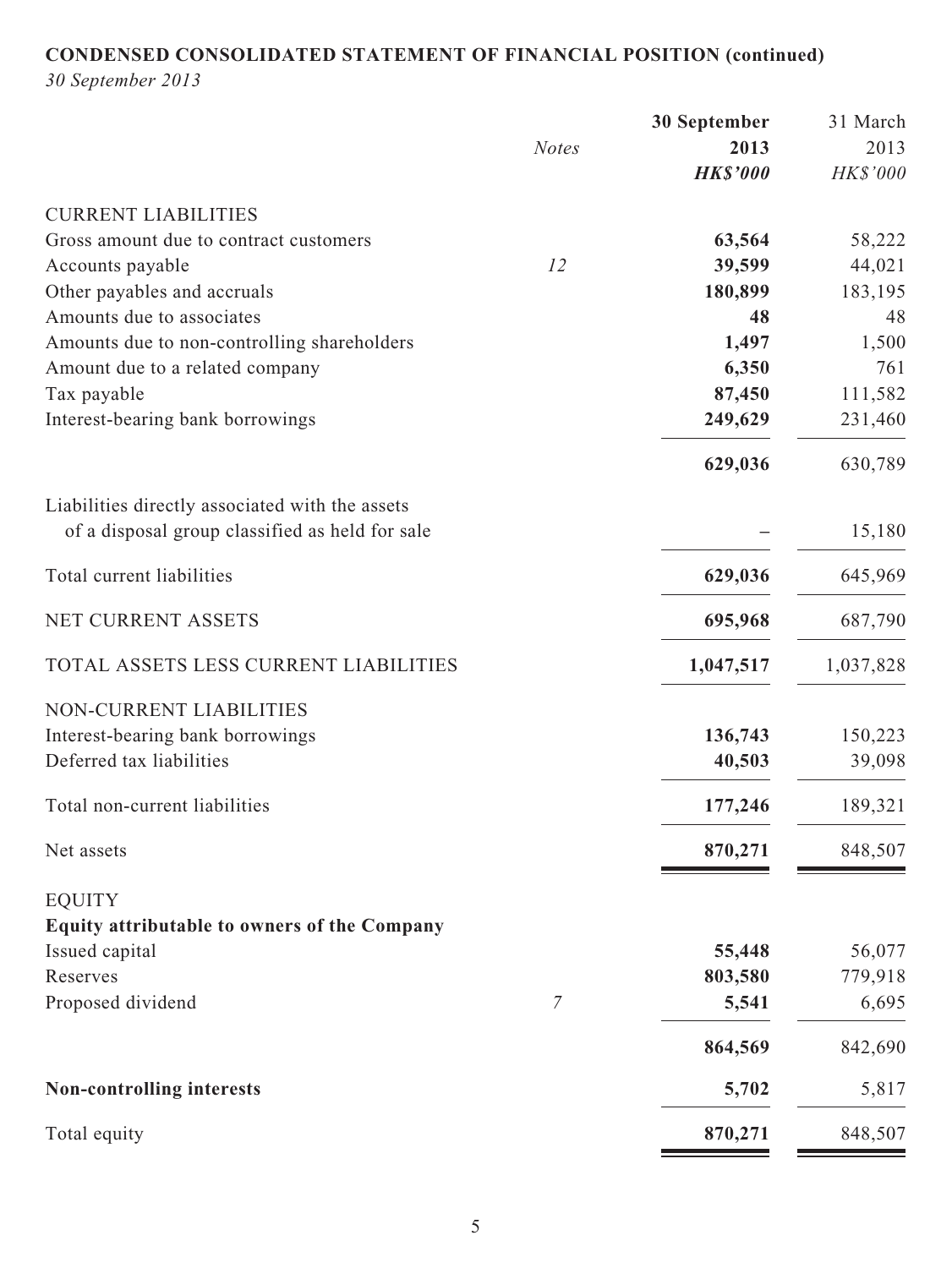CONDENSED CONSOLIDATED STATEMENT OF CHANGES IN EQUITY **CONDENSED CONSOLIDATED STATEMENT OF CHANGES IN EQUITY** Period ended 30 September 2012 *Period ended 30 September 2012*

|                                                                                                    |                | Share              |                          | Property             |            | Capital    | Exchange    | Investment  |          |                             |          |                 | $Non-$         |                 |
|----------------------------------------------------------------------------------------------------|----------------|--------------------|--------------------------|----------------------|------------|------------|-------------|-------------|----------|-----------------------------|----------|-----------------|----------------|-----------------|
|                                                                                                    | Isued          | premium            | Contributed              | revaluation          | Capital    | redemption | fluctuation | revaluation | Reserve  | Retained                    | Proposed |                 | controlling    | Total           |
|                                                                                                    | capital        | account            | surplus                  | reserve              | reserve    | reserve    | reserve     | reserve     | funds    | $\mathbf{profits}$ HKS '000 | dividend | Total           | interests      | equity          |
|                                                                                                    | HK3'000        | $\rm MK$ $\rm 000$ | ${\rm HK3~000}$          | $000\, \rm{SX}$<br>H | HK\$'000   | HK\$'000   | $900.8$ XH  | HK\$'000    | HK3'000  |                             | HK\$'000 | $\rm{HK}3\,000$ | HK\$'000       | 000. SXH        |
| At 1 April 2012                                                                                    | 57,272         | 124,293            | 15,262                   | 82,524               | (9,240)    | 12,319     | 53,347      | 2,32        | 3,260    | 418,458                     | 5,719    | 765,446         | 4,652          | 770,098         |
| Profit for the period                                                                              | $\overline{1}$ |                    | $\overline{\phantom{a}}$ |                      |            |            |             |             |          | 12,834                      |          | 12,834          | (3)            | 12,811          |
| Other comprehensive income for the period:<br>Share of other comprehensive income<br>of associates |                |                    |                          |                      |            |            |             | $\Box$      |          |                             |          |                 |                | E               |
| Exchange differences on translation of<br>foreign operations                                       |                |                    |                          |                      |            |            | 328         |             |          |                             |          | 328             |                | 327             |
| Total comprehensive income for the period                                                          |                |                    |                          |                      |            |            | 328         | $\Box$      |          | 12,834                      |          | 13,339          | $\mathfrak{A}$ | 13,315          |
| Release of revaluation reserve                                                                     |                |                    |                          |                      |            |            |             |             |          | 1,254                       |          |                 |                |                 |
| Repurchase of shares                                                                               | (183)          | 723)               |                          |                      |            | 183        |             |             |          | (183)                       |          | (906)           |                | (906)           |
| Share repurchase expenses                                                                          |                | $\Xi$              |                          |                      |            |            |             |             |          |                             |          | $\Xi$           |                | $\widehat{\Xi}$ |
| Dividend paid to non-controlling shareholders                                                      |                |                    |                          |                      |            |            |             |             |          |                             |          |                 | (175)          | (175)           |
| Final 2012 dividend declared                                                                       |                |                    |                          |                      |            |            |             |             |          |                             | (5,719)  | (5,711)         |                | (5,711)         |
| Proposed Interim 2013 dividend (note 7)                                                            |                |                    |                          |                      |            |            |             |             |          | (5,697)                     | 5,697    |                 |                |                 |
| At 30 September 2012                                                                               | 57,089         | 123,555*           | $15.262*$                | $81,270*$            | $(9,240)*$ | $12,502*$  | 53,675*     | $2,409*$    | $3,260*$ | 426,674*                    | 5,697    | $772,\!153$     | 4,453          | 776,606         |

Attributable to owners of the Company **Attributable to owners of the Company**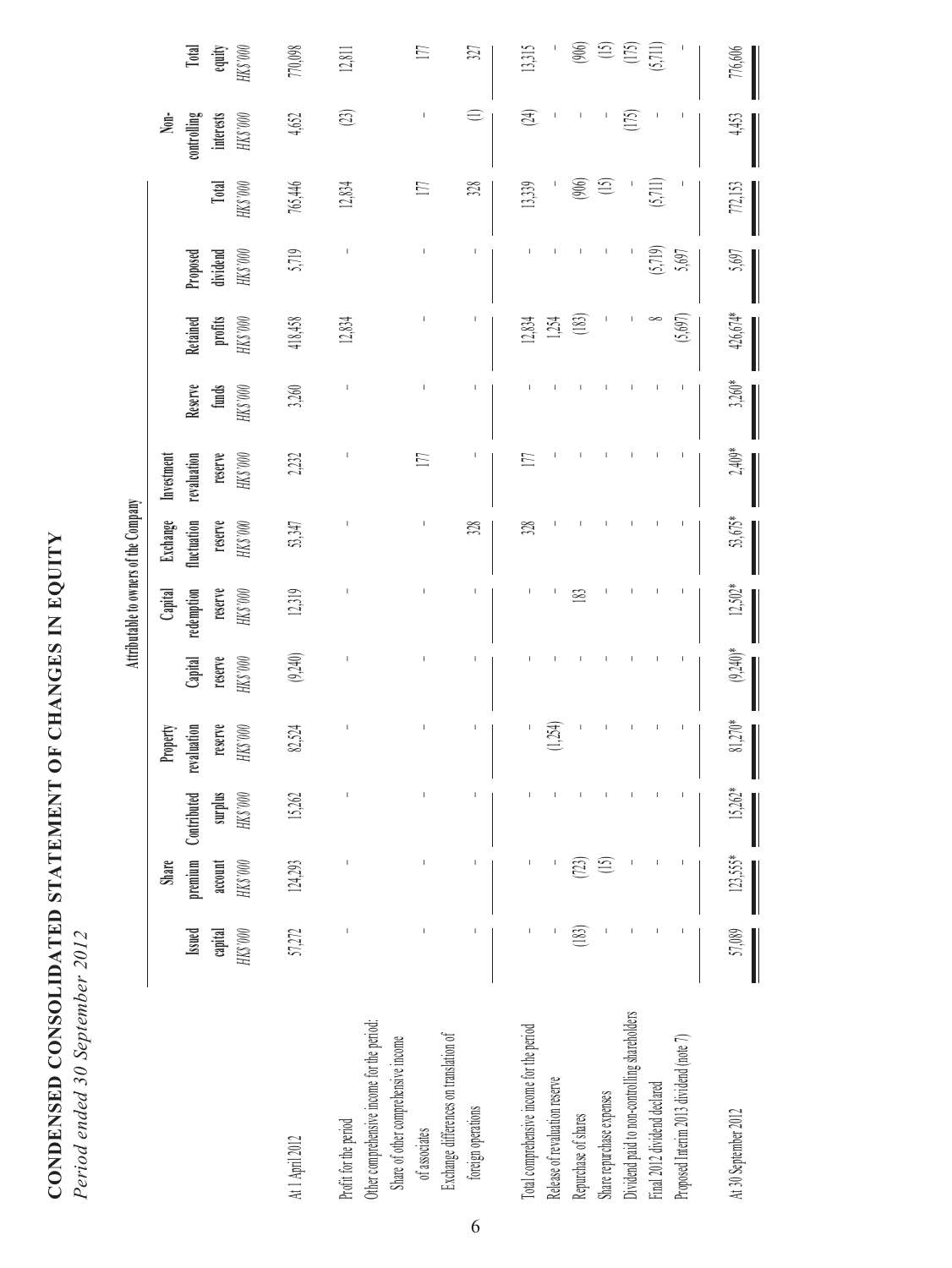CONDENSED CONSOLIDATED STATEMENT OF CHANGES IN EOUITY (continued) **CONDENSED CONSOLIDATED STATEMENT OF CHANGES IN EQUITY (continued)** Period ended 30 September 2013 *Period ended 30 September 2013*

|                                                                                          |                              |                                             |                                           |                                                            |                                       | Attributable to owners of the Company             |                                                            |                                                        |                                    |                                                         |                                        |                   |                                                                                            |                              |
|------------------------------------------------------------------------------------------|------------------------------|---------------------------------------------|-------------------------------------------|------------------------------------------------------------|---------------------------------------|---------------------------------------------------|------------------------------------------------------------|--------------------------------------------------------|------------------------------------|---------------------------------------------------------|----------------------------------------|-------------------|--------------------------------------------------------------------------------------------|------------------------------|
|                                                                                          | Isued<br>HK\$'000<br>capital | premium<br>Share<br>account<br>$\rm MK$ 000 | Contributed<br>surplus<br>${\rm HK3'000}$ | reserve<br>$\rm HK3.000$<br>revaluation<br><b>Property</b> | Capital<br>reserve<br>$\rm{HK}3\,000$ | redemption<br>reserve<br>Capital<br>$\rm HK3.000$ | Exchange<br>fluctuation<br>reserve<br>$\rm{HK}$ $\rm{000}$ | revaluation<br>$\rm{HK}3.000$<br>reserve<br>Investment | Reserve<br>$\rm{HK}3.000$<br>funds | Retained<br>$\mathop{\mathrm{proj}}\nolimits_{HK3'000}$ | $\rm{HK}3.000$<br>dividend<br>Proposed | HK\$'000<br>Total | $\sum$<br>controlling<br>HK\$'000<br>interests                                             | Total<br>equity<br>$000$ SHI |
| At 1 April 2013                                                                          | 56,077                       | 118,408                                     | 15,262                                    | 20,059                                                     | (9, 240)                              | 13,514                                            | 58,365                                                     | 3,764                                                  | 3,260                              | 456,526                                                 | 6,695                                  | 842,690           | 5,817                                                                                      | 848,507                      |
| Other comprehensive income for the period:<br>Profit for the period                      |                              |                                             |                                           |                                                            |                                       | I                                                 |                                                            |                                                        | I.                                 | 27,468                                                  |                                        | 27,468            | (24)                                                                                       | 27,244                       |
| Share of other comprehensive income<br>of associates                                     |                              |                                             |                                           | I                                                          |                                       | I                                                 | I                                                          | 1,472                                                  | I                                  |                                                         |                                        | 1472              |                                                                                            | 1,472                        |
| Exchange differences on translation of<br>Disposal of a subsidiary<br>foreign operations |                              |                                             |                                           |                                                            |                                       |                                                   | (5,438)<br>9,085                                           |                                                        |                                    |                                                         |                                        | (5,438)<br>9,085  | 106                                                                                        | 9,191<br>(5,438)             |
| Total comprehensive income for the period<br>Release of revaluation reserve              |                              |                                             |                                           | (7,945)                                                    |                                       |                                                   | 3,647                                                      | 1,472                                                  |                                    | 7,945<br>27,468                                         |                                        | 32,587            | (118)                                                                                      | 32,469                       |
| Repurchase of shares                                                                     | (62)                         | (3,380)                                     |                                           |                                                            |                                       | 629                                               |                                                            |                                                        |                                    | (629)                                                   |                                        | (4,009)           |                                                                                            | (4,009)                      |
| Contribution from non-controlling interests<br>Share repurchase expenses                 |                              | සි                                          |                                           |                                                            |                                       |                                                   |                                                            |                                                        |                                    |                                                         |                                        | $\mathfrak{B}$    |                                                                                            | $\circledR$                  |
| Proposed Interim 2014 dividend (note 7)<br>Final 2013 dividend declared                  |                              |                                             |                                           |                                                            |                                       |                                                   |                                                            |                                                        |                                    | (5,541)<br>Q                                            | (6, 695)<br>5541                       | (6,666)           |                                                                                            | (6,666)                      |
| At 30 September 2013                                                                     | 55,448                       | 114,995*                                    | 15,262*                                   | $\frac{112.114}{11}$                                       | $\frac{1}{240}$                       | 14,143*                                           | $62,012*$<br>$\overline{\phantom{a}}$                      | $5,236*$                                               | $3.260*$                           | 485,798*                                                | 5,541                                  | 864,569<br>I      | 5,702                                                                                      | 870,271                      |
| These reserve constructs on the constitution has reserve                                 |                              |                                             |                                           |                                                            |                                       |                                                   |                                                            |                                                        |                                    |                                                         |                                        |                   | af HERROG 520.000 (31 March 2013: HERPO 018 000) in the condensed consolidated storeant of |                              |

7

\* These reserve accounts comprise the consolidated reserves of HK\$803,580,000 (31 March 2013: HK\$779,918,000) in the condensed consolidated statement of These reserve accounts comprise the consolidated reserves of HK\$803,580,000 (31 March 2013; HK\$779,918,000) in the condensed consolidated statement of financial position. financial position.

The contributed surplus of the Group represents the excess of the nominal value of the subsidiaries' shares acquired over the nominal value The contributed surplus of the Group represents the excess of the nominal value of the subsidiaries' shares acquired over the nominal value of the Company's shares issued in exchange thereof, pursuant to the Group reorganisation on 21 May 1997. of the Company's shares issued in exchange thereof, pursuant to the Group reorganisation on 21 May 1997.

The reserve funds of the Group include statutory reserves required to be appropriated from the profit after tax of the Company's subsidiaries The reserve funds of the Group include statutory reserves required to be appropriated from the profit after tax of the Company's subsidiaries in Mainland China under the laws and regulations of the People's Republic of China. The amount of the appropriation is at the discretion of in Mainland China under the laws and regulations of the People's Republic of China. The amount of the appropriation is at the discretion of these subsidiaries' boards of directors. these subsidiaries' boards of directors.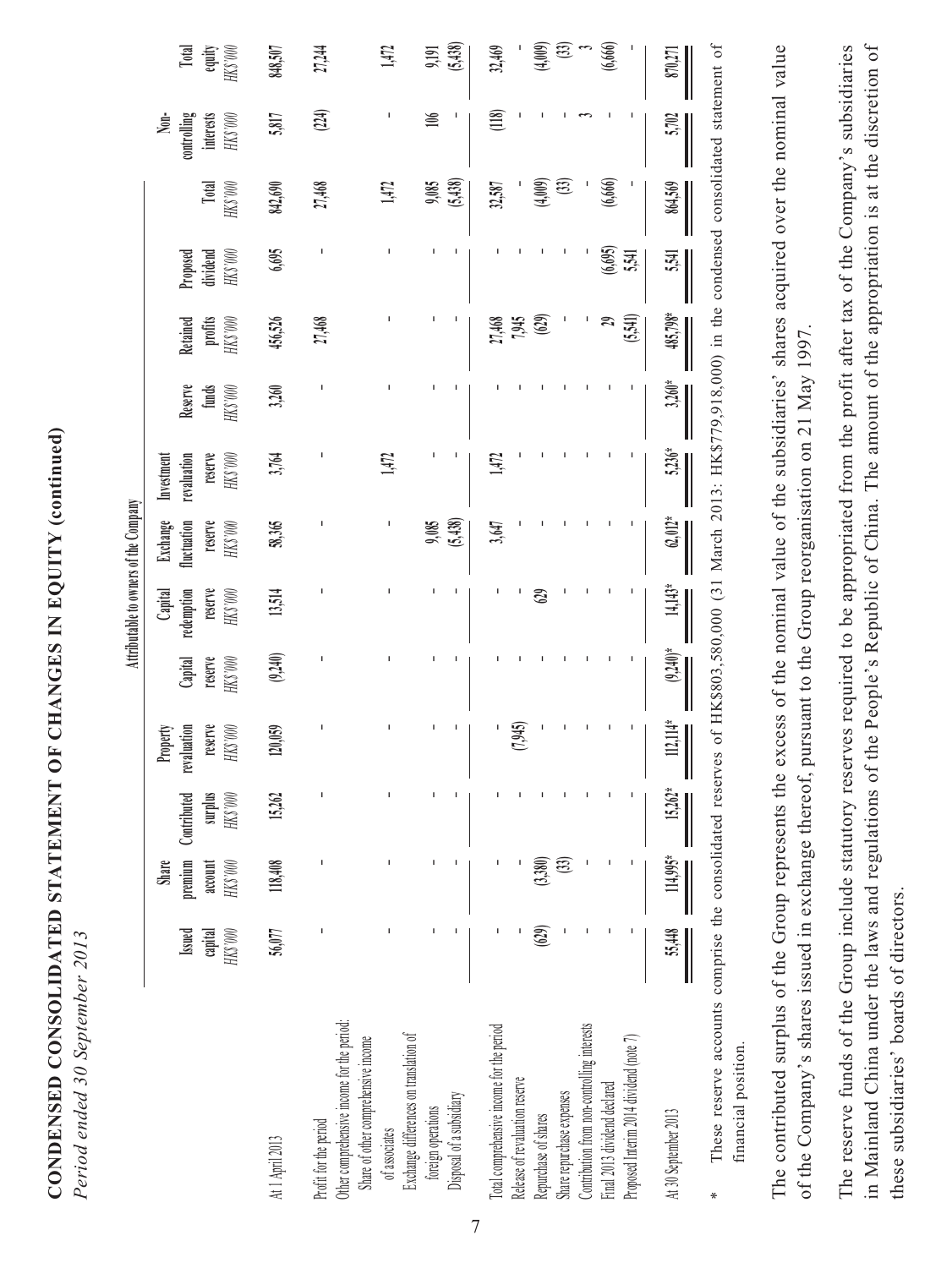## **NOTES TO CONDENSED CONSOLIDATED FINANCIAL STATEMENTS**

#### **1 BASIS OF PREPARATION**

These unaudited condensed financial statements have been prepared in accordance with the applicable disclosure requirements of Appendix 16 of the Rules Governing the Listing of Securities (the "Listing Rules") of The Stock Exchange of Hong Kong Limited (the "Stock Exchange") and with Hong Kong Accounting Standard ("HKAS") 34 "Interim Financial Reporting" issued by the Hong Kong Institute of Certified Public Accountants. They have been prepared under the historical cost convention, except for leasehold land and buildings classified as property, plant and equipment, and investment properties, which have been measured at fair value. These unaudited condensed financial statements should be read in conjunction with the annual accounts for the year ended 31 March 2013.

The accounting policies adopted are consistent with those followed in the preparation of the Group's annual audited financial statements for the year ended 31 March 2013, except for the adoption of certain new and revised Hong Kong Financial Reporting Standards ("HKFRS") (which also include HKASs and Interpretations) for the first time in the current period.

| <b>HKFRS 1 Amendments</b>  | Amendments to HKFRS 1 First-time Adoption of Hong Kong    |
|----------------------------|-----------------------------------------------------------|
|                            | Financial Reporting Standards - Government Loans          |
| <b>HKFRS 7 Amendments</b>  | Amendments to HKFRS 7 Financial Instruments: Disclosures  |
|                            | - Offsetting Financial Assets and Financial Liabilities   |
| <b>HKFRS 10</b>            | <b>Consolidated Financial Statements</b>                  |
| <b>HKFRS 11</b>            | Joint Arrangements                                        |
| HKFRS 12                   | Disclosure of Interests in Other Entities                 |
| HKFRS 10, HKFRS 11 and     | Amendments to HKFRS 10, HKFRS 11, and HKFRS 12            |
| <b>HKFRS</b> 12 Amendments | $-$ Transition Guidance                                   |
| <b>HKFRS 13</b>            | Fair Value Measurement                                    |
| <b>HKAS 1 Amendments</b>   | Amendments to HKAS 1 Presentation of Financial Statements |
|                            | - Presentation of Items of Other Comprehensive Income     |
| HKAS 19 (2011)             | <b>Employee Benefits</b>                                  |
| HKAS 27 (2011)             | <b>Separate Financial Statements</b>                      |
| HKAS 28 (2011)             | Investments in Associates and Joint Ventures              |
| HK(IFRIC)-lnt 20           | Stripping Costs in the Production Phase of a Surface Mine |
| <b>Annual Improvements</b> | Amendments to a number of HKFRSs issued in June 2012      |
| 2009-2011 Cycle            |                                                           |

The adoption of these new and revised HKFRSs has had no significant financial effect on these financial statements.

#### **2. OPERATING SEGMENT INFORMATION**

For management purposes, the Group is organised into business units based on their products and services and has three reportable operating segments as follows:

- (a) the construction business segment is engaged in construction contract works as a main contractor and decoration, as well as the provision of electrical and mechanical engineering services;
- (b) the property development and investment business segment is engaged in property development of residential and commercial properties and holding of investment properties; and
- (c) the "others" segment comprises, principally, trading of medical equipment and home security and automation products, and provision of related installation and maintenance services.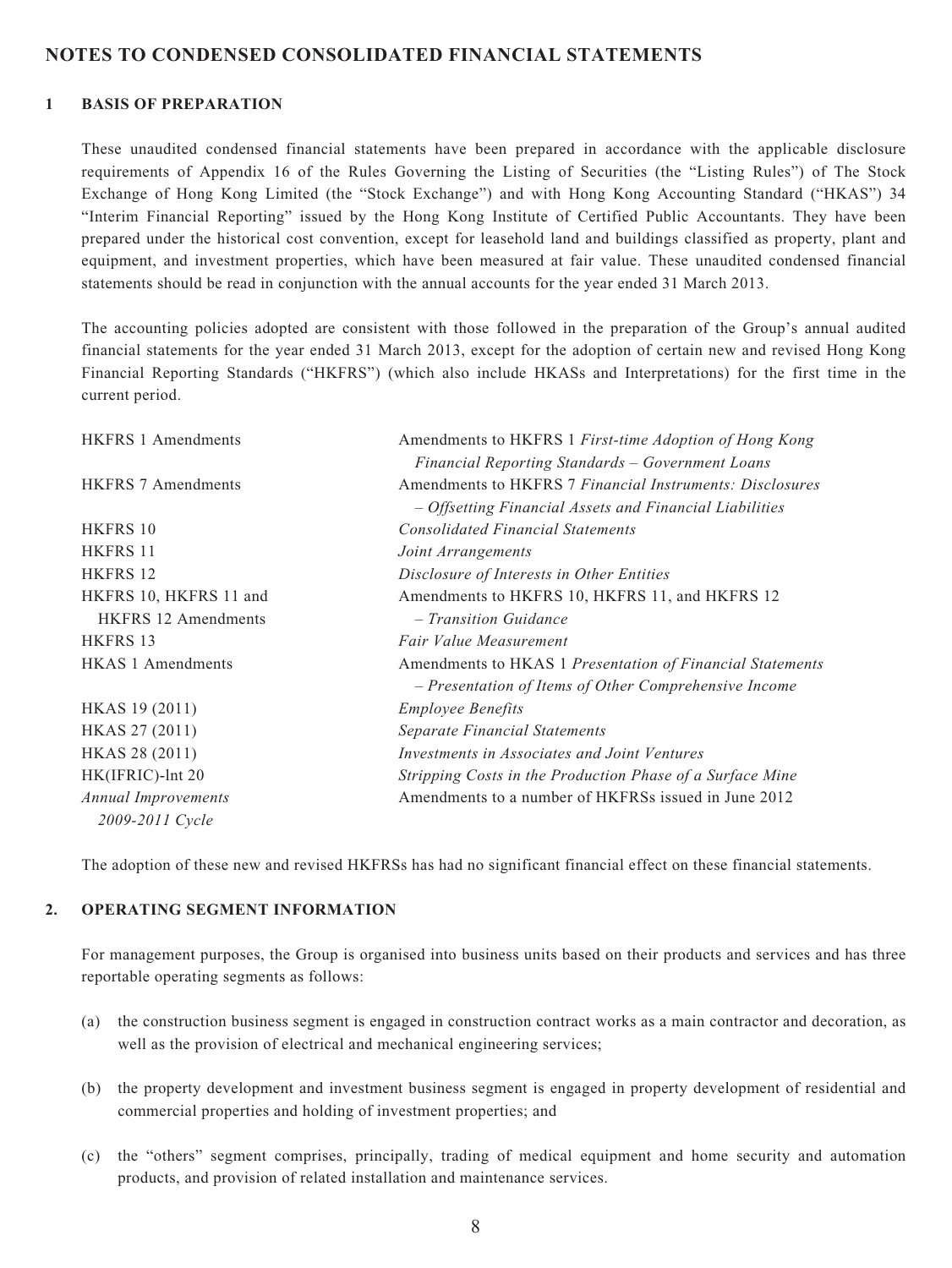#### **2. OPERATING SEGMENT INFORMATION (continued)**

Management monitors the results of its operating segments separately for the purpose of making decisions about resources allocation and performance assessment. Segment performance is evaluated based on reportable segment profit/ loss, which is a measure of adjusted profit before tax. The adjusted profit before tax is measured consistently with the Group's profit before tax except that interest income, gain on disposal of a subsidiary, gain on disposal of an availablefor-sale investment, finance costs, share of profits and losses of a jointly-controlled entity and associates as well as head office and corporate expenses are excluded from such measurement.

Segment assets exclude investment in a jointly-controlled entity, investments in associates, other unallocated head office and corporate assets and assets of a disposal group classified as held for sale as these assets are managed on a group basis.

Segment liabilities exclude liabilities directly associated with the assets of a disposal group classified as held for sale and other unallocated head office and corporate liabilities, including interest-bearing bank borrowings, tax payable and deferred tax liabilities, as these liabilities are managed on a group basis.

Intersegment sales and transfers are transacted with reference to the selling prices used for sales made to third parties at the then prevailing market prices.

*For the six months ended 30 September*

|                                                |                 |                              |                 | Property development    |                |                 |                |              |
|------------------------------------------------|-----------------|------------------------------|-----------------|-------------------------|----------------|-----------------|----------------|--------------|
|                                                |                 | <b>Construction business</b> |                 | and investment business |                | Others          |                | <b>Total</b> |
|                                                | 2013            | 2012                         | 2013            | 2012                    | 2013           | 2012            | 2013           | 2012         |
|                                                | <b>HK\$'000</b> | HK\$'000                     | <b>HK\$'000</b> | HK\$'000                | <b>HKS'000</b> | <b>HK\$'000</b> | <b>HKS'000</b> | HK\$'000     |
| <b>Segment revenue:</b>                        |                 |                              |                 |                         |                |                 |                |              |
| Sales to external customers                    | 335,600         | 211,553                      | 61,697          | 80,699                  | 10,522         | 11,471          | 407,819        | 303,723      |
| Other income and gains                         | 1,359           | 2,394                        | 19,083          | 16,471                  | 124            | 5               | 20,566         | 18,870       |
| Revenue                                        | 336,959         | 213,947                      | 80,780          | 97,170                  | 10,646         | 11,476          | 428,385        | 322,593      |
| <b>Segment results</b>                         |                 |                              |                 |                         |                |                 |                |              |
| Operating profit/(loss)                        | 4,617           | 411                          | 18,205          | 24,547                  | 22             | (266)           | 22,844         | 24,692       |
| Reconciliation:                                |                 |                              |                 |                         |                |                 |                |              |
| Interest income                                |                 |                              |                 |                         |                |                 | 1,021          | 1,662        |
| Gain on disposal of a subsidiary               |                 |                              |                 |                         |                |                 | 15,445         |              |
| Gain on disposal of an                         |                 |                              |                 |                         |                |                 |                |              |
| available-for-sale investment                  |                 |                              |                 |                         |                |                 | 500            |              |
| Unallocated expenses                           |                 |                              |                 |                         |                |                 | (2,926)        | (2, 544)     |
| Finance costs                                  |                 |                              |                 |                         |                |                 | (954)          | (1,743)      |
| Share of losses of a jointly-controlled entity |                 |                              |                 |                         |                |                 | (4)            | (4)          |
| Share of profits and losses of associates      |                 |                              |                 |                         |                |                 | 355            | 270          |
| Profit before tax                              |                 |                              |                 |                         |                |                 | 36,281         | 22,333       |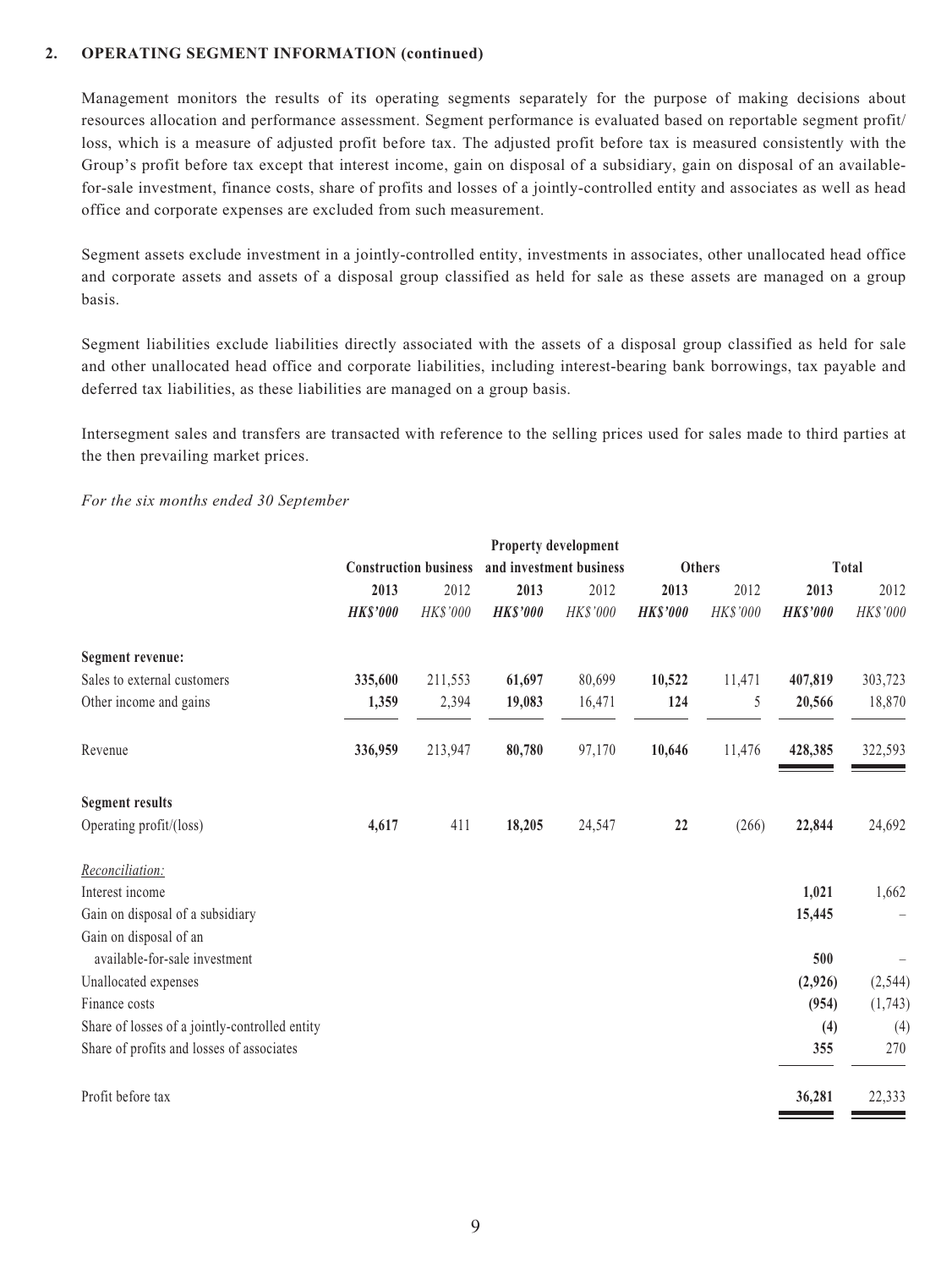## **2. OPERATING SEGMENT INFORMATION (continued)**

The following table presents segment assets and liabilities of the Group's operating segments as at 30 September 2013 and 31 March 2013:

|                                             |                 | Property                      |               |           |
|---------------------------------------------|-----------------|-------------------------------|---------------|-----------|
|                                             | Construction    | development<br>and investment |               |           |
|                                             | <b>business</b> | business                      | <b>Others</b> | Total     |
|                                             | HK\$'000        | HK\$'000                      | HK\$'000      | HK\$'000  |
| 30 September 2013                           |                 |                               |               |           |
| <b>Segment assets</b>                       | 234,927         | 1,297,313                     | 16,726        | 1,548,966 |
| Reconciliation:                             |                 |                               |               |           |
| Investment in a jointly-controlled entity   |                 |                               |               | (4)       |
| Investment in associates                    |                 |                               |               | 2,366     |
| Corporate and other unallocated assets      |                 |                               |               | 125,225   |
| Total assets                                |                 |                               |               | 1,676,553 |
| <b>Segment liabilities</b>                  | 132,697         | 153,165                       | 3,812         | 289,674   |
| Reconciliation:                             |                 |                               |               |           |
| Corporate and other unallocated liabilities |                 |                               |               | 516,608   |
| Total liabilities                           |                 |                               |               | 806,282   |
| 31 March 2013                               |                 |                               |               |           |
| <b>Segment assets</b>                       | 232,551         | 1,183,529                     | 11,780        | 1,427,860 |
| Reconciliation:                             |                 |                               |               |           |
| Investment in associates                    |                 |                               |               | 939       |
| Corporate and other unallocated assets      |                 |                               |               | 184,339   |
| Assets of a disposal group                  |                 |                               |               |           |
| classified as held for sale                 |                 |                               |               | 70,659    |
| Total assets                                |                 |                               |               | 1,683,797 |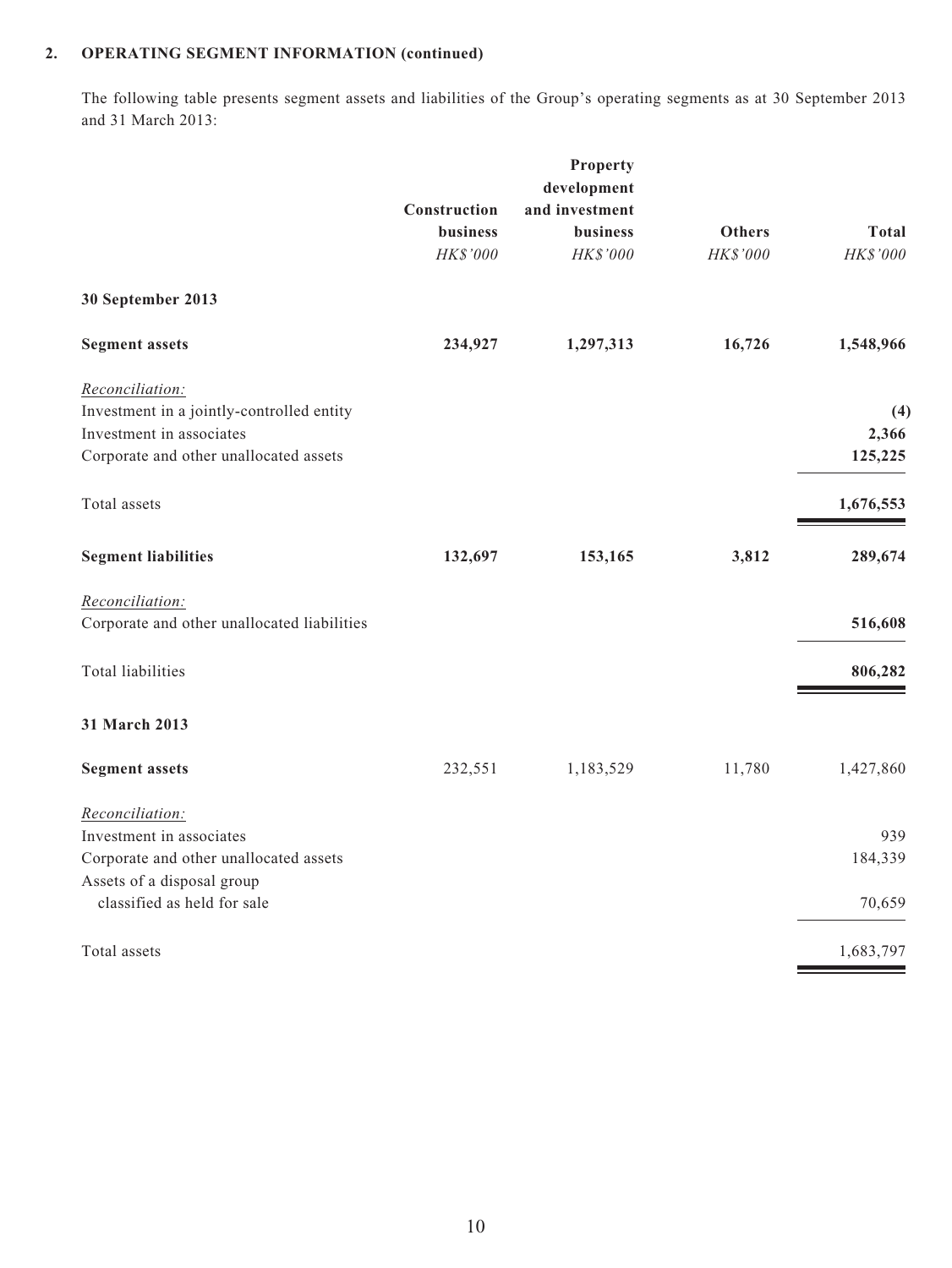|                                                                                           | Construction<br><b>business</b><br>HK\$'000 | Property<br>development<br>and investment<br><b>business</b><br><b>HK\$'000</b> | <b>Others</b><br><i>HK\$'000</i> | <b>Total</b><br><b>HK\$'000</b> |
|-------------------------------------------------------------------------------------------|---------------------------------------------|---------------------------------------------------------------------------------|----------------------------------|---------------------------------|
| <b>Segment liabilities</b>                                                                | 122,498                                     | 158,702                                                                         | 4,397                            | 285,597                         |
| Reconciliation:<br>Liabilities directly associated with<br>the assets of a disposal group |                                             |                                                                                 |                                  |                                 |
| classified as held for sale                                                               |                                             |                                                                                 |                                  | 15,180                          |
| Corporate and other unallocated liabilities                                               |                                             |                                                                                 |                                  | 534,513                         |
| Total liabilities                                                                         |                                             |                                                                                 |                                  | 835,290                         |

## *For the six months ended 30 September*

|                               |                 |                              |                 | <b>Property development</b> |                 |                 |                 |              |
|-------------------------------|-----------------|------------------------------|-----------------|-----------------------------|-----------------|-----------------|-----------------|--------------|
|                               |                 | <b>Construction business</b> |                 | and investment business     | <b>Others</b>   |                 |                 | <b>Total</b> |
|                               | 2013            | 2012                         | 2013            | 2012                        | 2013            | 2012            | 2013            | 2012         |
|                               | <b>HK\$'000</b> | <b>HK\$'000</b>              | <b>HK\$'000</b> | <b>HK\$'000</b>             | <b>HK\$'000</b> | <b>HK\$'000</b> | <b>HK\$'000</b> | HK\$'000     |
| Other segment information:    |                 |                              |                 |                             |                 |                 |                 |              |
| Loss on disposal of items of  |                 |                              |                 |                             |                 |                 |                 |              |
| property, plant and equipment |                 | 34                           |                 |                             | 12              | 19              | 12              | 53           |
| Reversal of impairment        |                 |                              |                 |                             |                 |                 |                 |              |
| of accounts receivable        |                 |                              |                 | -                           | (18)            | (18)            | (18)            | (18)         |
| Provision for inventories     |                 |                              |                 |                             | 512             | 103             | 512             | 103          |
| Depreciation                  | 2,525           | 1,938                        | 569             | 580                         | 51              | 46              | 3,145           | 2,564        |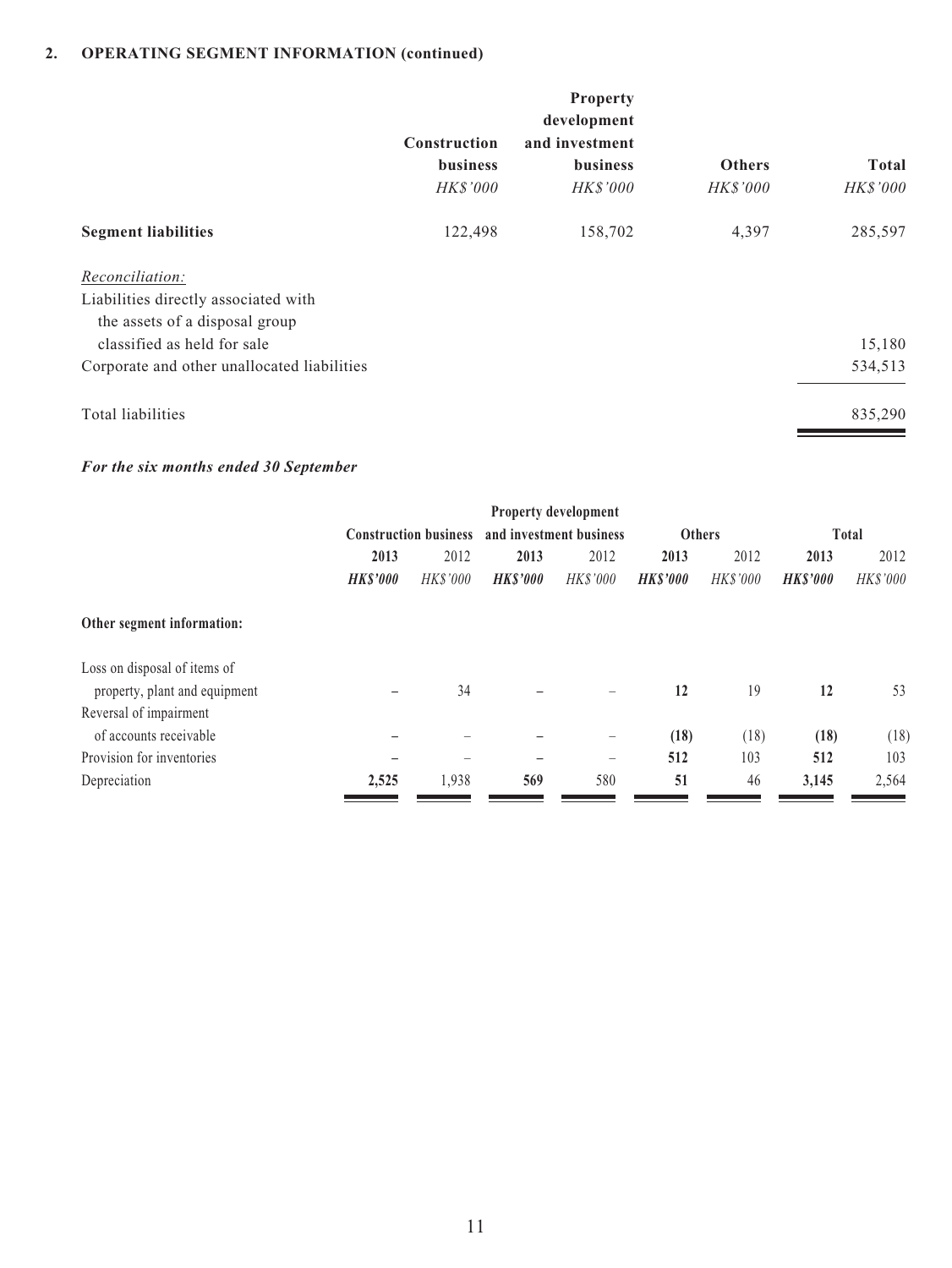### **3. REVENUE, OTHER INCOME AND GAINS**

Revenue, which is also the Group's turnover, represents an appropriate proportion of contract revenue from construction contracts; income from property development and investment business; the net invoiced value of goods sold, after allowance for returns and trade discounts; and provision of related installation and maintenance services.

An analysis of revenue, other income and gains is as follows:

|                                                                                                                              | 2013            | 2012     |
|------------------------------------------------------------------------------------------------------------------------------|-----------------|----------|
|                                                                                                                              | <b>HK\$'000</b> | HK\$'000 |
| Revenue                                                                                                                      |                 |          |
| Income from construction contracting and related business                                                                    | 335,600         | 211,553  |
| Income from property development and investment business                                                                     | 61,697          | 80,699   |
| Income from trading of medical equipment and home security<br>and automation products, and provision of related installation |                 |          |
| and maintenance services                                                                                                     | 10,522          | 11,471   |
|                                                                                                                              | 407,819         | 303,723  |
| Other income and gains                                                                                                       |                 |          |
| Bank interest income                                                                                                         | 1,021           | 1,662    |
| Gross rental income                                                                                                          | 18,831          | 16,287   |
| Gain on disposal of an available-for sale investment                                                                         | 500             |          |
| Others                                                                                                                       | 1,735           | 2,583    |
|                                                                                                                              | 22,087          | 20,532   |
|                                                                                                                              |                 |          |

### **4. PROFIT BEFORE TAX**

The Group's profit before tax is arrived at after charging/(crediting):

|                                                                                           | 2013           | 2012            |
|-------------------------------------------------------------------------------------------|----------------|-----------------|
|                                                                                           | <b>HKS'000</b> | <i>HK\$'000</i> |
| Cost of properties sold                                                                   | 45,031         | 55,279          |
| Cost of construction contracting                                                          | 313,966        | 197,473         |
| Cost of inventories sold and services provided                                            | 6,908          | 8,510           |
| Depreciation                                                                              | 3,145          | 2,564           |
| Minimum lease payments under operating leases on land and buildings                       | 915            | 891             |
| Loss on disposal of items of property, plant and equipment <sup><math>\wedge</math></sup> | 12             | 53              |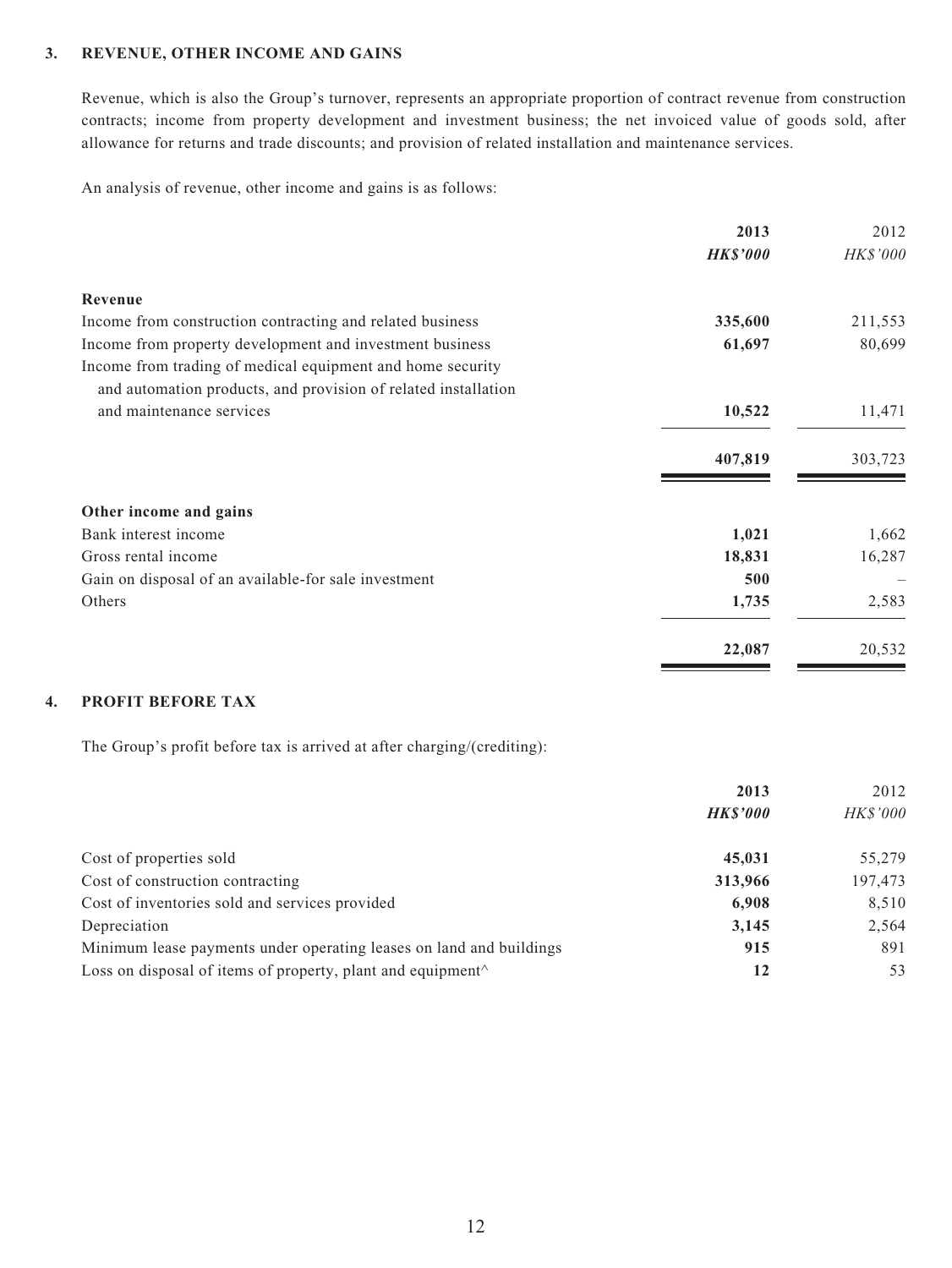#### **4. PROFIT BEFORE TAX (continued)**

The Group's profit before tax is arrived at after charging/(crediting): (continued)

|                                                                 | 2013            | 2012     |
|-----------------------------------------------------------------|-----------------|----------|
|                                                                 | <b>HK\$'000</b> | HK\$'000 |
| Employee benefit expense (including directors' remuneration):   |                 |          |
| Wages and salaries                                              | 22,742          | 18,535   |
| Pension schemes contributions*                                  | 542             | 503      |
| Less: Amount capitalised                                        | (5,095)         | (2,677)  |
|                                                                 | 18,189          | 16,361   |
| Directors' remuneration:                                        |                 |          |
| Fee                                                             | 156             | 156      |
| Salaries and allowances                                         | 2,249           | 1,599    |
| Pension schemes contributions                                   | 38              | 30       |
|                                                                 | 2,443           | 1,785    |
| Foreign exchange differences, net^                              | (719)           | (437)    |
| Provision for inventories, included in cost of inventories sold | 512             | 103      |
| Reversal of impairment of accounts receivable^                  | (18)            | (18)     |

- \* At 30 September 2013 there were no forfeited contributions available to the Group to reduce contributions to the pension schemes in future years (2012: Nil).
- ^ These amounts are included in "Other operating income, net" on the face of the condensed consolidated income statement.

### **5. FINANCE COSTS**

An analysis of finance costs is as follows:

| 2013            | 2012            |
|-----------------|-----------------|
| <b>HK\$'000</b> | <i>HK\$'000</i> |
|                 |                 |
|                 |                 |
| 18,865          | 12,439          |
| (17, 911)       | (10, 696)       |
| 954             | 1,743           |
|                 |                 |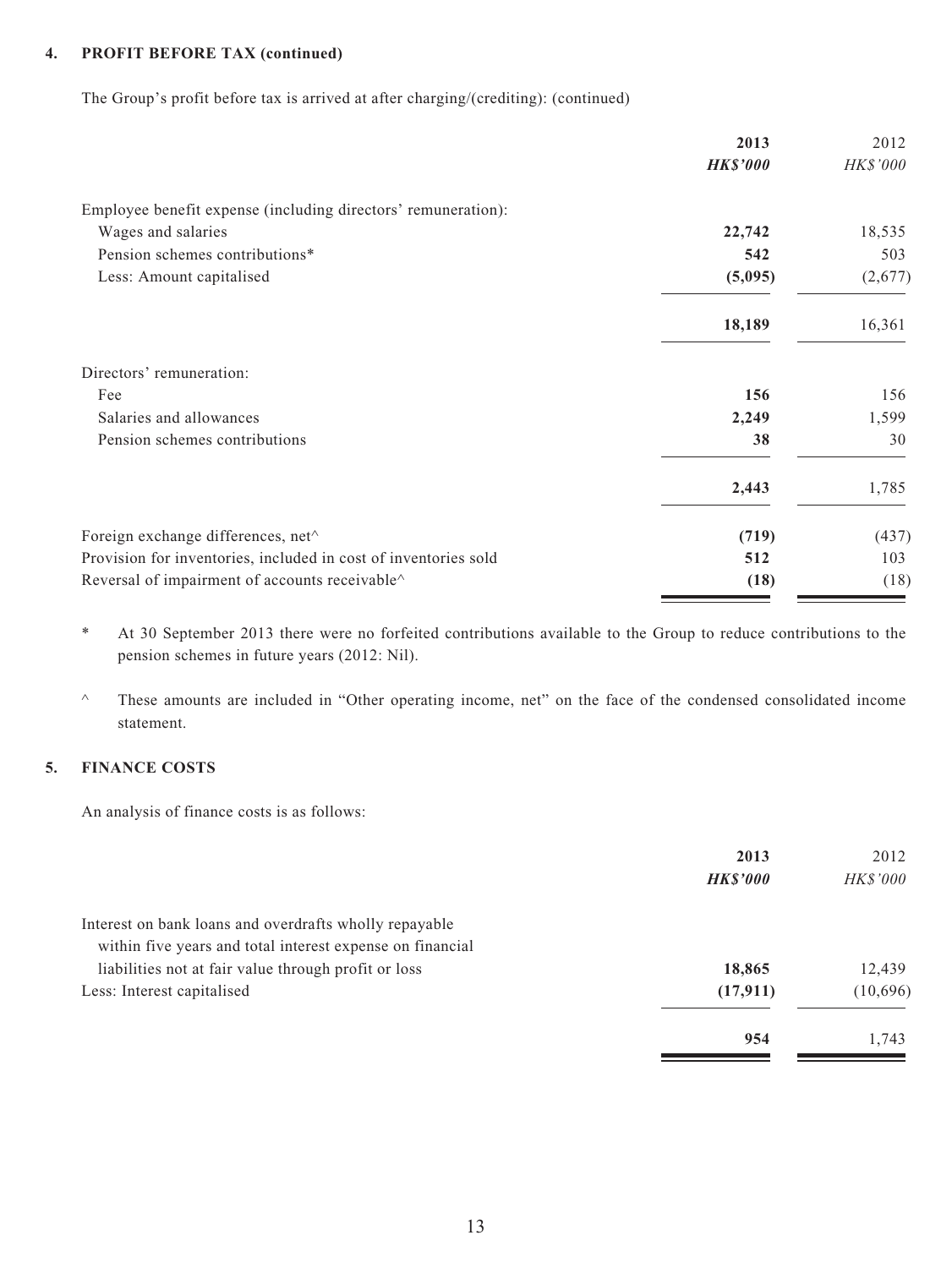### **6. INCOME TAX**

No Hong Kong profits tax has been provided as the Group's subsidiaries either did not generate any assessable profits arising in Hong Kong during the period or have available tax losses brought forward from prior years to offset the assessable profits generated during the period (2012: Nil). Taxes on profits assessable elsewhere have been calculated at the rates of tax prevailing in the jurisdictions in which the Group operates.

Land appreciation tax ("LAT") in Mainland China is levied at progressive rates ranging from 30% to 60% on the appreciation of land value, being the proceeds from the sale of properties less deductible expenditures including amortisation of land use rights, borrowing costs and all property development expenditures.

|                                                                 | 2013            | 2012     |
|-----------------------------------------------------------------|-----------------|----------|
|                                                                 | <b>HK\$'000</b> | HK\$'000 |
| Current-Elsewhere                                               |                 |          |
| Charge for the period                                           | 7,070           | 2,023    |
| Underprovision in prior periods                                 | 4               | 5,239    |
| Deferred                                                        | (971)           | 802      |
| LAT in Mainland China                                           | 2,934           | 1,458    |
| Total tax charge for the period                                 | 9,037           | 9,522    |
| <b>INTERIM DIVIDEND</b><br>7.                                   |                 |          |
|                                                                 | 2013            | 2012     |
|                                                                 | <b>HK\$'000</b> | HK\$'000 |
| Proposed interim – HK1 cent (2012: HK1 cent) per ordinary share | 5,541           | 5,697    |

The Board of Directors has resolved to declare an interim dividend of HK1 cent (2012: HK1 cent) in respect of the six months ended 30 September 2013 per ordinary share in issue payable on or around 31 December 2013 to shareholders whose names appear on the register of members of the Company on 18 December 2013.

#### **8. EARNINGS PER SHARE ATTRIBUTABLE TO ORDINARY EQUITY HOLDERS OF THE COMPANY**

The calculation of basic earnings per share amounts is based on the profit for the period attributable to ordinary equity holders of the Company, and the weighted average number of ordinary shares of 556,693,136 (2012: 571,607,070) in issue during the period.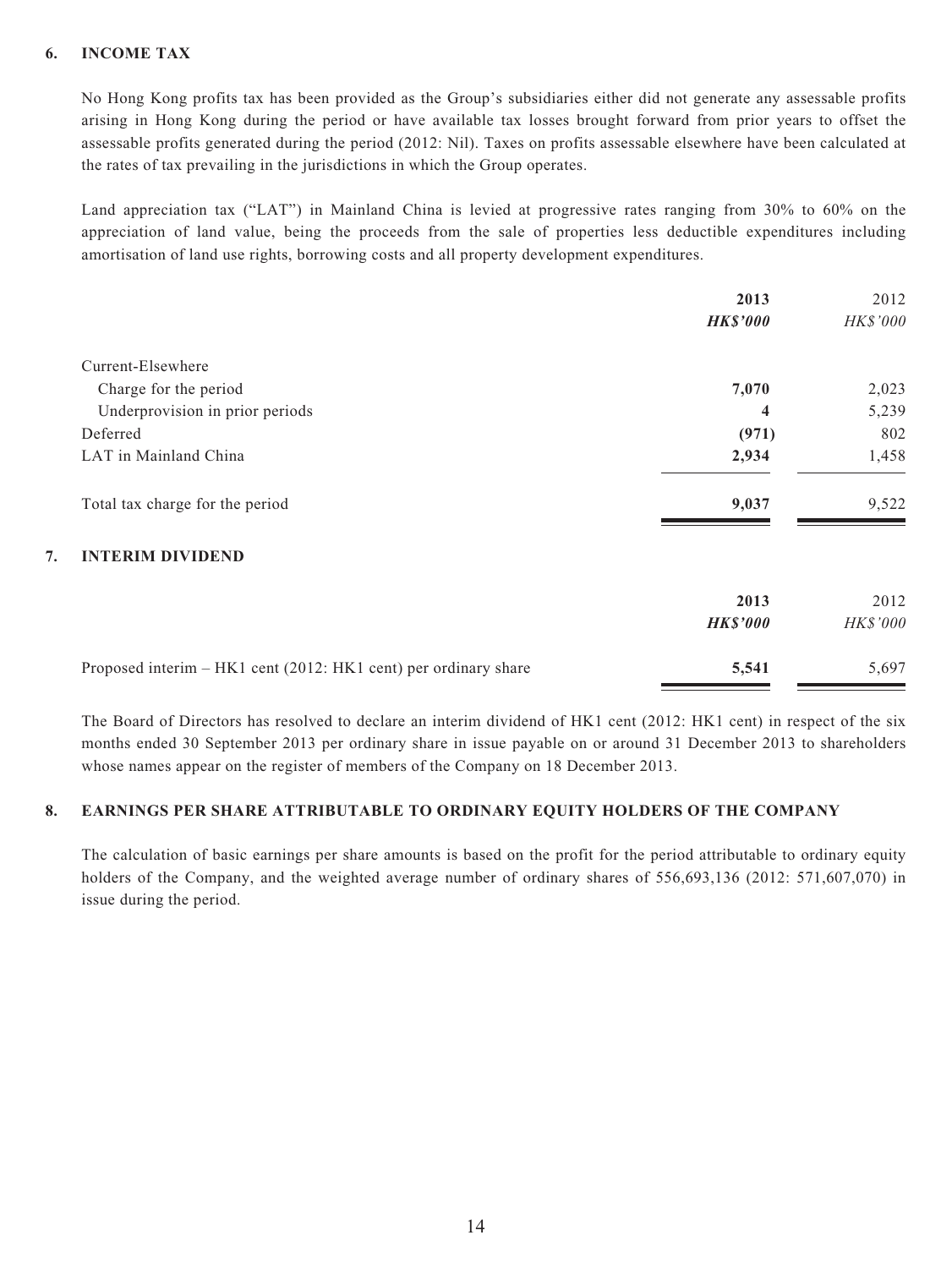## **8. EARNINGS PER SHARE ATTRIBUTABLE TO ORDINARY EQUITY HOLDERS OF THE COMPANY (continued)**

The calculations of basic earnings per share are based on:

|                                                                | 2013           | 2012             |
|----------------------------------------------------------------|----------------|------------------|
|                                                                | <b>HKS'000</b> | <b>HK\$'000</b>  |
| Earnings                                                       |                |                  |
| Profit attributable to ordinary equity holders of the Company, |                |                  |
| used in the basic earnings per share calculation               | 27,468         | 12,834           |
|                                                                |                | Number of shares |
|                                                                | 2013           | 2012             |
| <b>Shares</b>                                                  |                |                  |
| Weighted average number of ordinary shares in issue during the |                |                  |
| period used in the basic earnings per share calculation        | 556,693,136    | 571,607,070      |

The Group had no potential dilutive ordinary shares in issue during the six months ended 30 September 2013 (2012: Nil).

### **9. INVESTMENT PROPERTIES**

|                                                              | 30 September   | 31 March        |
|--------------------------------------------------------------|----------------|-----------------|
|                                                              | 2013           | 2013            |
|                                                              | <b>HKS'000</b> | <b>HK\$'000</b> |
| Carrying amount at 1 April                                   | 169,375        | 225,060         |
| Net gain from fair value adjustment                          |                | 218             |
| Transferred from property, plant and equipment               |                | 8,875           |
| Reclassified as a disposal group classified as held for sale |                | (66, 625)       |
| Exchange realignment                                         | 2,710          | 1,847           |
| Carrying amount at 30 September/31 March                     | 172,085        | 169,375         |

The Group's investment properties are situated in Mainland China and are held under long term lease.

As at 30 September 2013, certain investment properties of the Group with an aggregate carrying amount of HK\$161,671,000 (31 March 2013: HK\$159,125,000) were pledged to secure certain banking facilities granted to the Group.

As at 30 September 2013, investment properties of the Group with a carrying amount of HK\$172,085,000 (31 March 2013: HK\$169,375,000) were leased to an independent third party.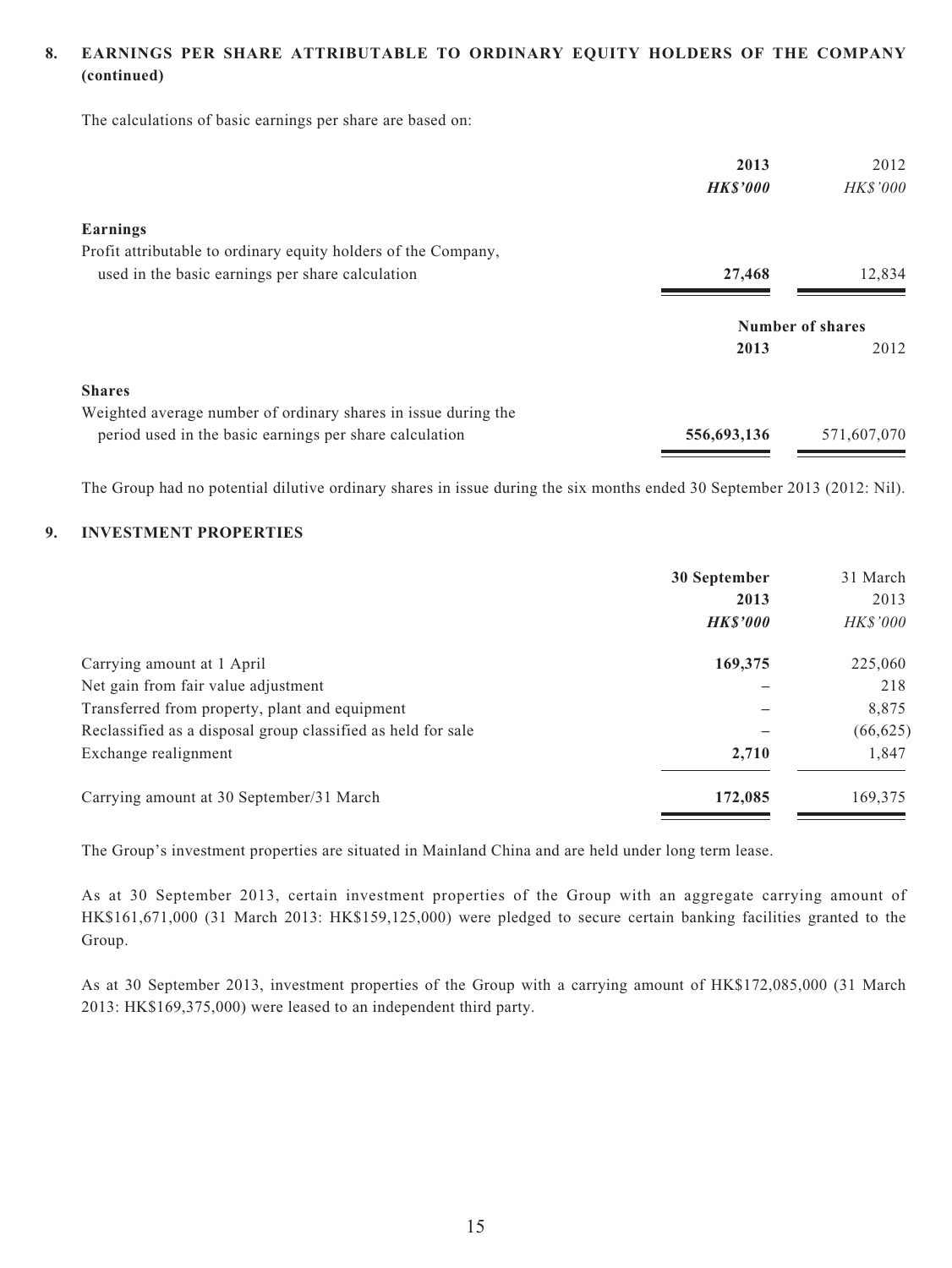#### **10. PROPERTIES HELD FOR SALE UNDER DEVELOPMENT AND PROPERTIES HELD FOR SALE**

|                                                                    | 30 September    | 31 March |
|--------------------------------------------------------------------|-----------------|----------|
|                                                                    | 2013            | 2013     |
|                                                                    | <b>HK\$'000</b> | HK\$'000 |
| Completed properties held for sale                                 | 630,958         | 660,960  |
| Properties held for sale under development                         | 389,478         | 281,999  |
|                                                                    | 1,020,436       | 942,959  |
| Properties held for sale under development                         |                 |          |
| - expected to be recovered:                                        |                 |          |
| Within one year                                                    | 173,193         | 93,532   |
| After one year                                                     | 168,618         | 40,028   |
| - pending for construction expected to be recovered after one year | 47,667          | 148,439  |
|                                                                    | 389,478         | 281,999  |

As at 30 September 2013, certain completed properties held for sale and properties held for sales under development of the Group with an aggregate carrying amount of HK\$512,827,000 (31 March 2013: HK\$268,014,000) were pledged to secure certain banking facilities granted to the Group.

#### **11. ACCOUNTS RECEIVABLE**

The Group's trading terms with its customers are mainly on credit. The credit period is generally 90 days for the sale of trading goods and up to 180 days for the sale of completed properties held for sale. For retention monies receivable in respect of construction works carried out by the Group, the due dates are usually one year after the completion of the construction work. Each customer has a maximum credit limit. The Group seeks to maintain strict control over its outstanding receivables. Overdue balances are reviewed regularly by senior management. In view of the aforementioned and the fact that the Group's accounts receivable relate to a large number of diversified customers, there is no significant concentration of credit risk. The Group does not held any collateral or other credit enhancements over its trade receivable balances. Accounts receivable are non-interest-bearing.

An aged analysis of the accounts receivable as at the end of the reporting period, based on the invoice date and net of provision, is as follows:

|                             | 30 September            | 31 March         |
|-----------------------------|-------------------------|------------------|
|                             | 2013<br><b>HK\$'000</b> | 2013<br>HK\$'000 |
| Current to 90 days          | 44,710                  | 87,625           |
| 91 to 180 days              | 5,316                   | 1,637            |
| 181 to 360 days             | 388                     | 3,998            |
| Over 360 days               | 1,327                   | 1,538            |
|                             | 51,741                  | 94,798           |
| Retention monies receivable | 9,827                   | 7,884            |
| Total                       | 61,568                  | 102,682          |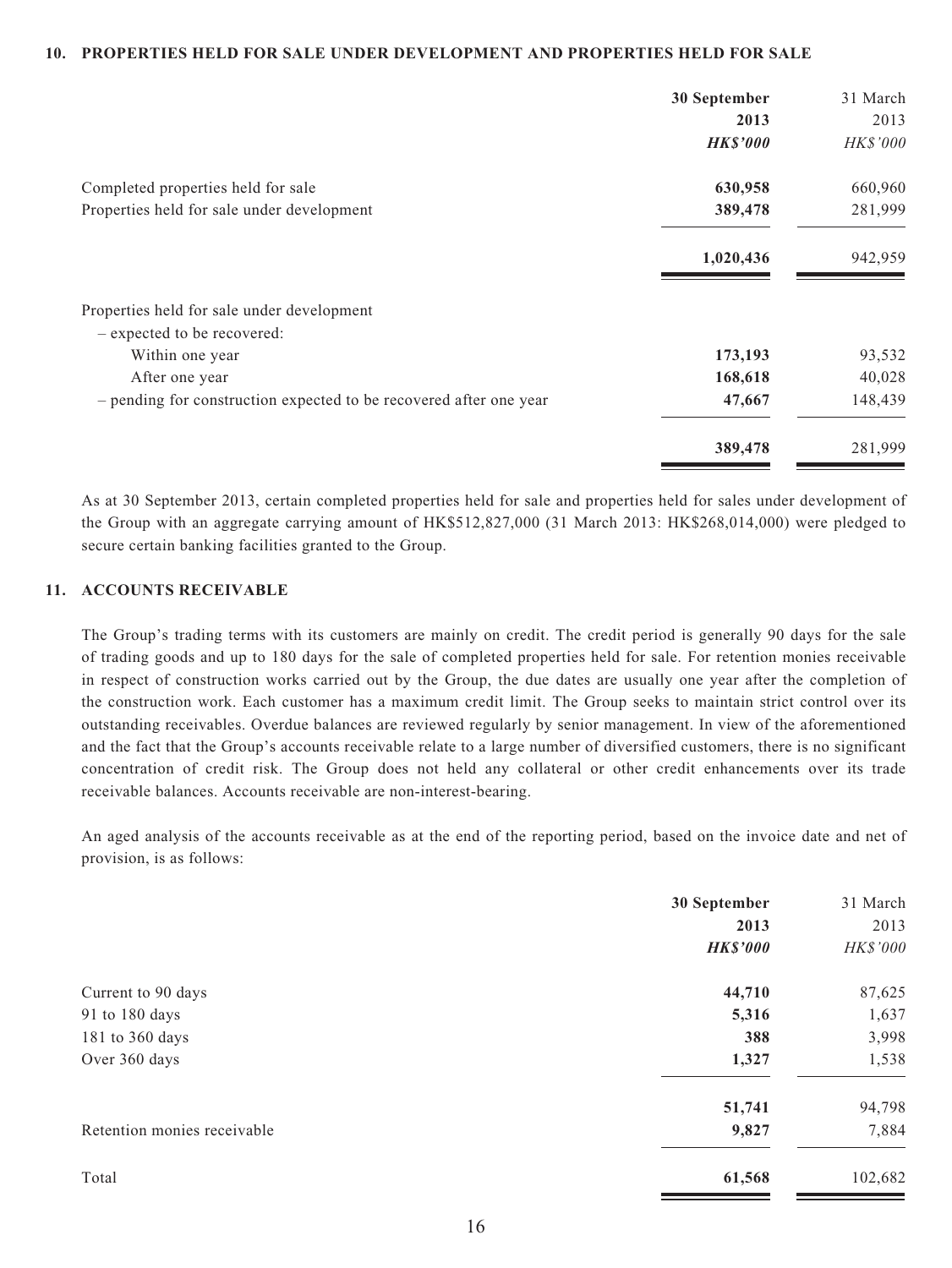#### **12. ACCOUNTS PAYABLE**

An aged analysis of the accounts payable as at the end of the reporting period, based on the invoice date, is as follows:

| 30 September    | 31 March |
|-----------------|----------|
| 2013            | 2013     |
| <b>HK\$'000</b> | HK\$'000 |
| 26,585          | 28,453   |
| 2,172           | 3,045    |
| 4,405           | 6,056    |
| 6,437           | 6,467    |
| 39,599          | 44,021   |
|                 |          |

Accounts payable are non-interest-bearing and are normally settled on 30-day terms.

# **13. DISPOSAL OF A SUBSIDIARY**

|                                                                                    | 2013            |
|------------------------------------------------------------------------------------|-----------------|
|                                                                                    | <b>HK\$'000</b> |
| Net assets disposed of:                                                            |                 |
| Property, plant and equipment                                                      | 4,066           |
| Investment properties                                                              | 67,691          |
| Prepayments, deposits and other receivables                                        | 3               |
| Other payables and accruals                                                        | (6,302)         |
| Deferred tax liabilities                                                           | (7,074)         |
|                                                                                    | 58,384          |
| Exchange fluctuation reserve                                                       | (5, 438)        |
| Legal and professional fee and transaction costs directly attributable to disposal | 2,140           |
| Gain on disposal of a subsidiary                                                   | 15,445          |
|                                                                                    | 70,531          |
| Satisfied by:                                                                      |                 |
| Cash                                                                               | 70,531          |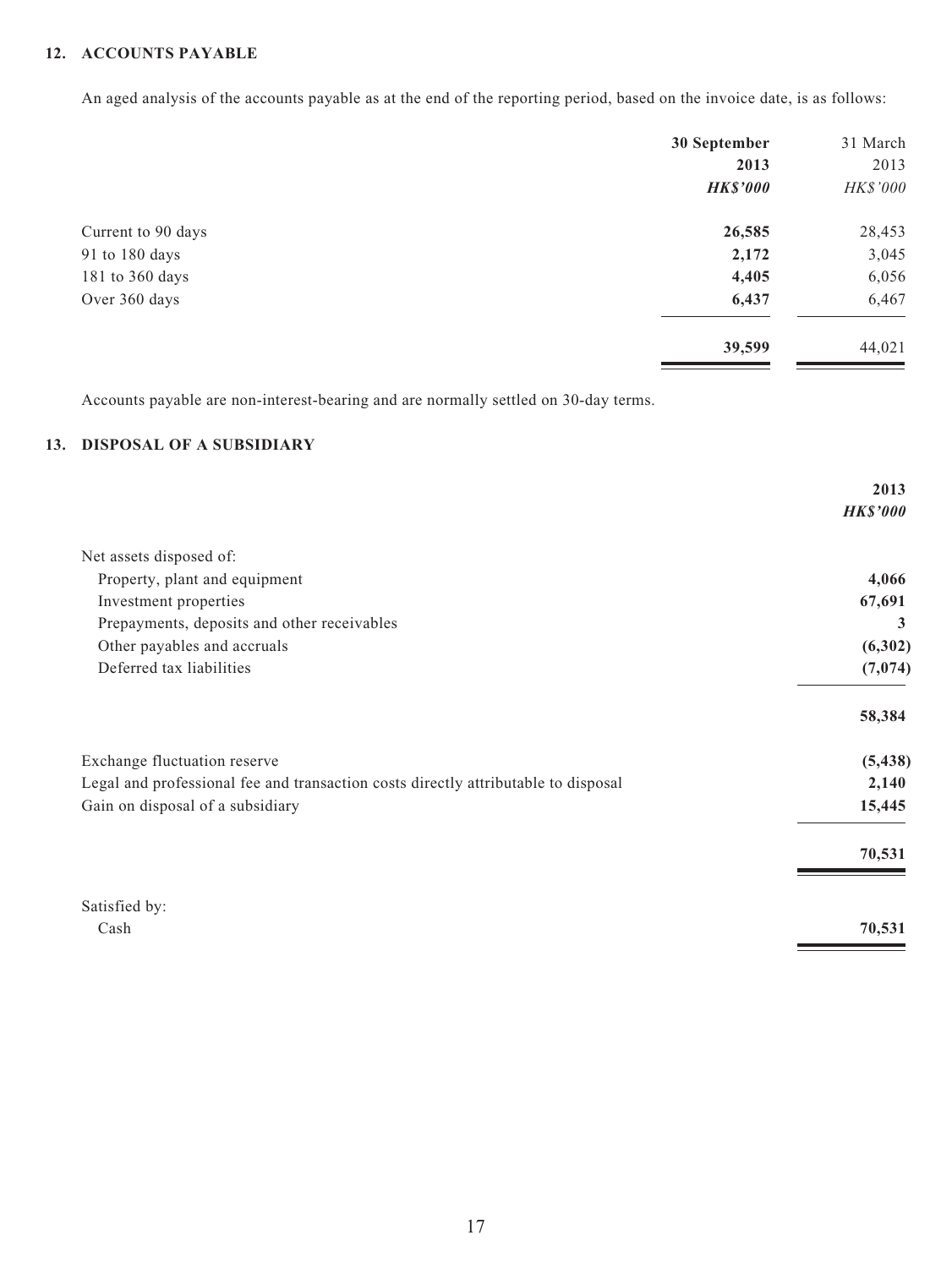#### **13. DISPOSAL OF A SUBSIDIARY (continued)**

An analysis of the net inflow of cash and cash equivalents in respect of the disposal of a subsidiary is as follows:

|                                                                                    | 2013<br><b>HK\$'000</b> |
|------------------------------------------------------------------------------------|-------------------------|
| Cash consideration<br>Less: Legal and professional fee and transaction costs paid  | 70,531<br>(2,140)       |
| Net inflow of cash and cash equivalents in respect of the disposal of a subsidiary | 68,391                  |

Notes:

On 1 February 2013, Yew Siang Limited ("Yew Siang"), an indirect wholly-owned subsidiary of the Company, entered into a sale and purchase agreement (the "Sale and Purchase Agreement") with an independent third party to dispose of its entire interest in 美格菲(成都)康體發展有限公司 ("Disposal Group"), a wholly-owned subsidiary of Yew Siang, together with the shareholder's loan for a total consideration of RMB56,453,000 (equivalent to HK\$70,531,000). The Disposal Group is principally engaged in property investment at the date of disposal. Details of the disposal are set out in the announcement of the Company dated 4 February 2013.

The disposal was completed on 29 May 2013.

## **MANAGEMENT DISCUSSION AND ANALYSIS**

## **BUSINESS REVIEW**

The Group's turnover for the six months ended 30 September 2013 surged to the highest in history and recorded at HK\$408 million, which represented an increase of 34% as compared with the same period last year. The net profit attributable to equity holders of the Company amounted to approximately HK\$27 million representing an increase of 114% as compared with the same period last year. Earning per share is approximately HK4.93 cents.

The Group's major business segment during the period comprises (i) construction as a main contractor and decoration, as well as the provision of electrical and mechanical ("E&M") engineering services; (ii) property development and investment; and (iii) trading of medical equipment and home security and automation products, and provision of related installation and maintenance services.

During the six months ended 30 September 2013, the Group completed or substantially completed projects such as fitting out works for Miu Miu shops at Chengdu and Nanjing, PRC, fitting out works for Prada shop at Nanjing, PRC. In current period, turnover generated from the construction business segment surged to the highest in history, this is mainly because more E&M engineering contracts and decoration contracts are granted to the Group, and also certain E&M engineering contracts granted in last period were at the beginning stage, and had not yet bring a lot of turnover to the Group in last period.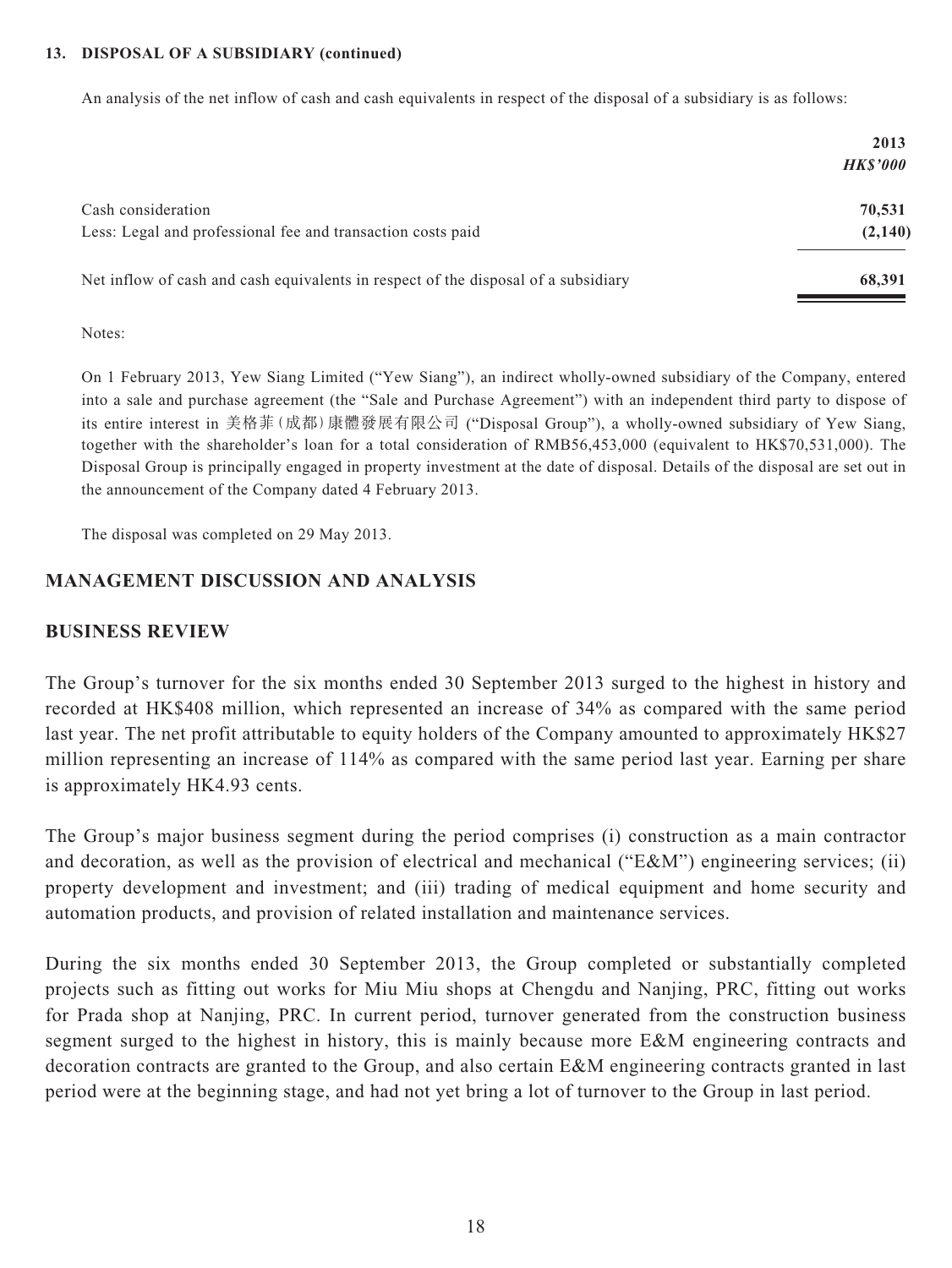On 1 February 2013, Yew Siang Limited ("Yew Siang"), an indirect wholly owned subsidiary of the Company entered into a sale and purchase agreement with an independent third party to dispose of its entire interest in 美格菲(成都)康體發展有限公司 ("Disposal Group"), a wholly-owned subsidiary of Yew Siang, together with the shareholder's loan for a total consideration of RMB56,453,000. The disposal was completed on 29 May 2013 and contributed a gain on disposal of a subsidiary of HK\$15.4 million during the six months ended 30 September 2013.

In September 2007, Asian Villas City Square was awarded one of the "Top 100 Best Property in China for year 2007 (third anniversary)". In May 2008, the Company was awarded one of the "Top 500 Most Influential Property Development Enterprise in China" for year 2008, by 2008 亞洲(博鰲)房地產領袖 峰会. In December 2009, the Company was awarded one of the "Chinese businessman top 500 in 2009" by 華商中国市場500強評選活動組委會.

# **FINANCIAL REVIEW**

## **Turnover**

For the six months ended 30 September 2013, the Group's turnover amounted to HK\$408 million, increased by 34% as compared to the same period last year. The increase was mainly contributed by the construction business segment, which more E&M engineering contracts and decoration contracts are granted to the Group during the current period, and also certain contracts granted in last period were at the beginning stage, and had not yet bring a lot of turnover to the Group in last period. The above increase is partly offset by the 24% decrease in turnover in property development and investment segment, which the decrease is mainly due to no new properties under development is completed during this six months period, and we are only selling the remaining completed properties of section B, D to F of Phase II of Century Place, Kaifeng, PRC. Turnover generated from construction contracting business, property development and investment business and other business amounted to approximately HK\$336 million, HK\$62 million, HK\$10 million respectively, which represent an increase by 59%, decreases by 24% and 8% respectively as compared to the same period last year.

## **Gross profit margin**

During the six months ended 30 September 2013, the Group's gross profit margin was approximately 10%, down by 4% as compared to last period's 14%, this is mainly driven from the decrease in the percentage of turnover generated from the property development and investment segment over the total turnover, from last period's 27% to this period's 15%, where the gross profit margin of this segment generally have a much higher gross profit margin than the other main segment-construction contracting segment, as a result, the overall gross profit margin is slightly lower than last period.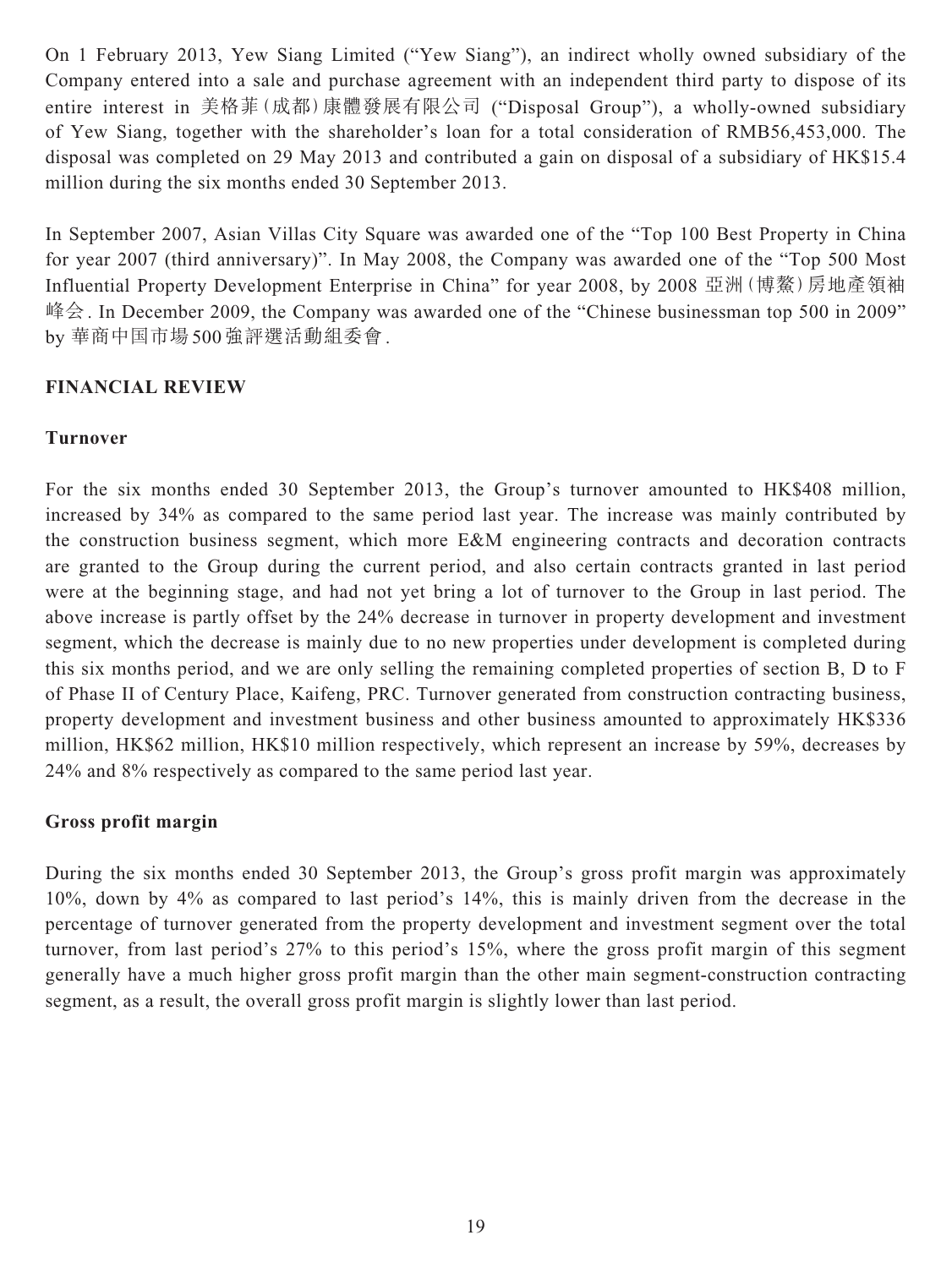# **Liquidity and financial resources**

As at 30 September 2013, the Group had total assets of HK\$1,676,553,000, which is financed by total liabilities, shareholders' equity and non-controlling interests of HK\$806,282,000, HK\$864,569,000 and HK\$5,702,000, respectively. The Group's current ratio at 30 September 2013 was 2.11 compared to 2.06 at 31 March 2013.

The gearing ratio for the Group is 17% (31 March 2013: 18%). It was calculated based on the noncurrent liabilities of HK\$177,246,000 (31 March 2013: HK\$189,321,000) and long term capital (equity and non-current liabilities) of HK\$1,047,517,000 (31 March 2013: HK\$1,037,828,000).

# **Capital expenditure**

Total capital expenditure for the six months ended 30 September 2013 was approximately HK\$477,000, which are mainly used in the purchase of office equipments.

# **Contingent liabilities**

At the end of the reporting date, there were no significant contingent liabilities for the Group.

# **Commitments**

At the end of the reporting date, there were no significant capital commitments for the Group.

# **Charges on group assets**

The Group's banking facilities are secured by:

- (i) the pledge of certain of the Group's leasehold land and buildings situated in Hong Kong of HK\$132,628,000 (31 March 2013: HK\$134,800,000);
- (ii) the pledge of certain of the Group's investment properties situated in Mainland China of HK\$161,671,000 (31 March 2013: HK\$159,125,000);
- (iii) the pledge of certain of the Group's properties held for sale situated in Mainland China of HK\$512,827,000 (31 March 2013: HK\$268,014,000); and

(iv) the pledge of the Group's deposits of HK\$52,133,000 (31 March 2013: HK\$64,207,000).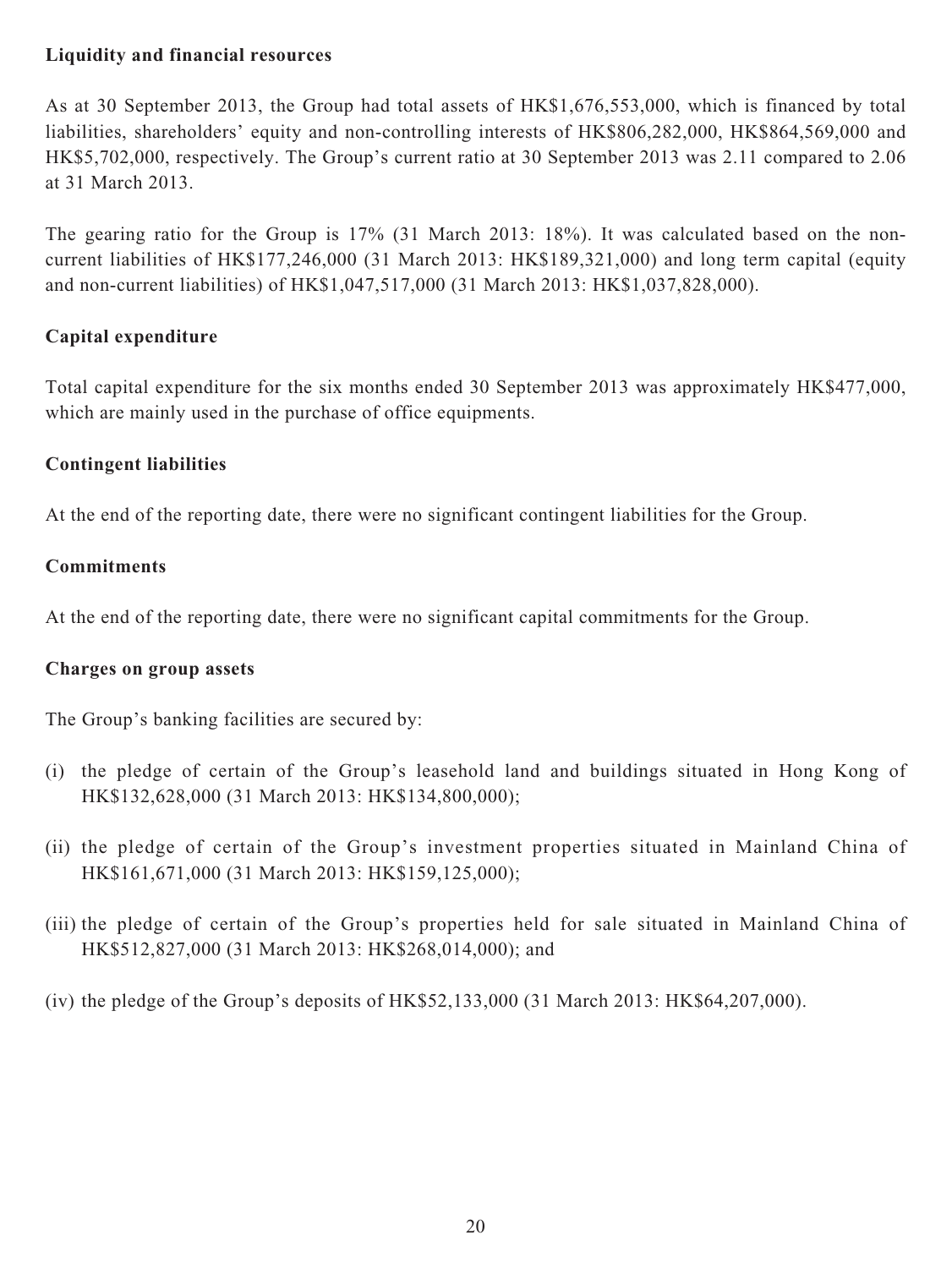# **Treasury policies**

The Director will continue to follow a prudent policy in managing its cash balances and maintain a strong and healthy liquidity to ensure that the Group is well placed to take advantage of growth opportunities for the business. In view of the expected development for the property development project in Kaifeng, PRC, the Group will take consideration on the Renminbi fund planning to adequately finance this project. Interest for the current bank borrowings were mainly on floating rate basis and the bank borrowings were principally denominated in Hong Kong dollars and Renminbi, hence, there is no significant exposure to foreign exchange rate fluctuations.

## **Exchange risk exposure**

The Group's receivables and payables were denominated mainly in Hong Kong dollar and Renminbi. Since some of the Group's business are based in the PRC, the continuing appreciation of RMB inevitably increase the development cost and operating cost, however, the fluctuation in RMB is still mild for the time being and the PRC operation is naturally hedged by the future RMB receivables, therefore the management does not foresee any significant foreign currency exposure.

# **PROSPECT**

# **Construction business (including E&M works)**

The Group will uphold an on-going parallel development of its construction business (including building construction and E&M works) in both the PRC and Hong Kong. With its proven track records and adequate expertise in the main contracting business, the Group obtained "List of Approved Contractors for Public Works under Group C of the Building Category under Environment, Transport and Works Bureau of the HKSAR". Together with the license in Group II under the "Turn-key Interior Design and Fitting-out Works" under the "List of Approved Suppliers of Materials and Specialist Contractors for Public Works" and the 11 licenses held under the "List of Approved Suppliers of Materials and Specialist Contractors for Public Works under Environment, Transport and Works Bureau of the Government of the HKSAR", enables the Group to take an active part in the construction business development.

During the period, new projects such as superstructure work for residential development at Stubbs Road, Hong Kong, electrical installation for residential building at Kwai Fong Street, Happy Valley, Hong Kong, refurbishment of addressable fire alarm system and visual fire alarm installation at a divisional police station, Hong Kong, fitting out works for Prada shop at Tianjin, PRC, fitting out works for a police hostel at Beijing, PRC were granted. As at the date of this announcement, the Group has contracts on hand with a total contract sum of over HK\$1,466 million.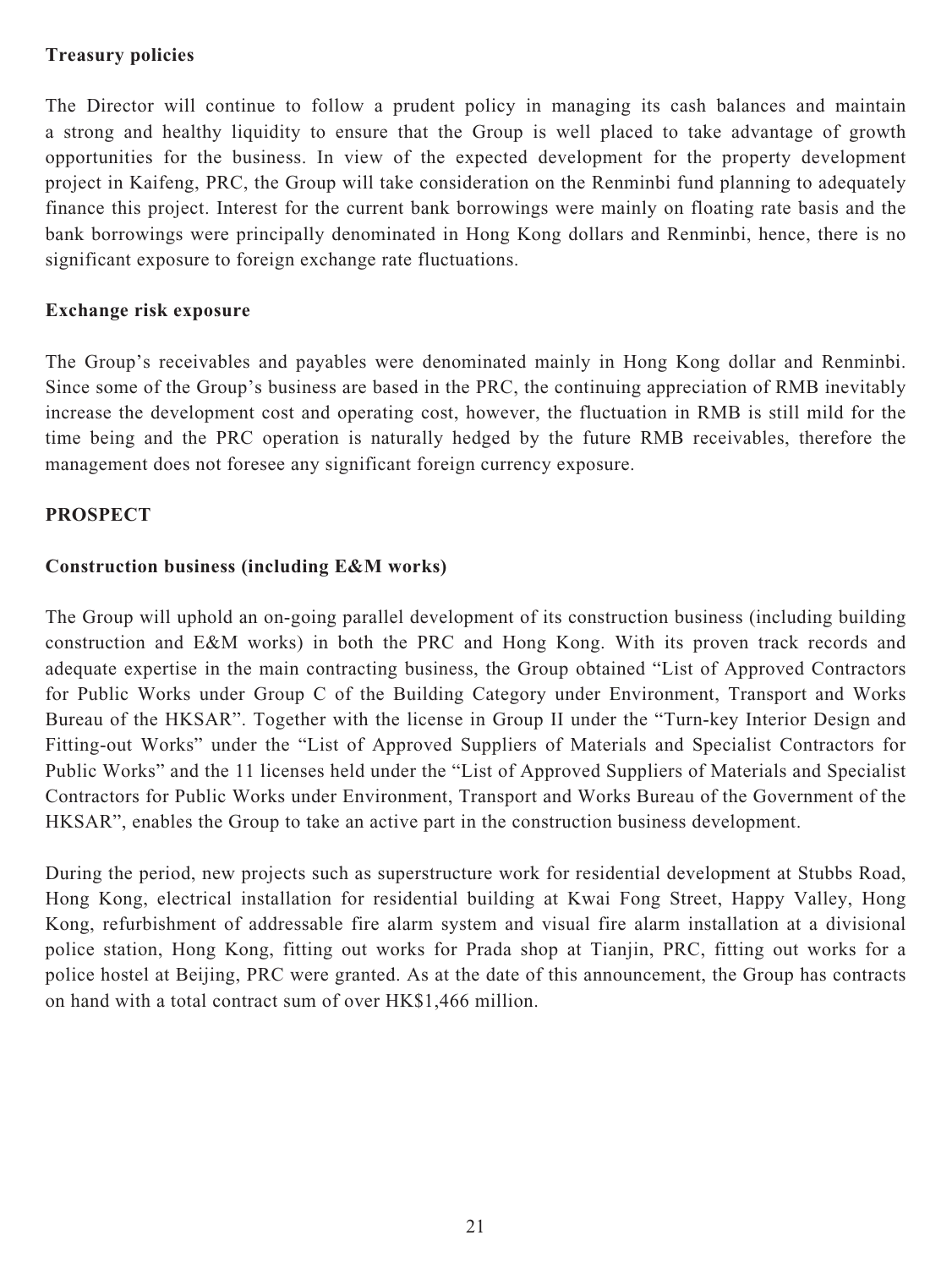# **Property development and investment**

On 9 June 2005, the Group has been granted the land use rights of a development site in Long Ting district of the city of Kaifeng. The Directors intend to develop a residential and commercial complex on the site with an estimated gross floor area of approximately 221,000 sq. metres. Up to now, gross floor area of 190,000 sq. metres had completed construction and the total sales contract sum achieved amounted to approximately RMB653 million. The remaining of the land is under construction, processing smoothly, and it is expected the construction will be completed by 2015.

On 16 February 2012, the Group has successfully won a bid for the acquisition of land use right of a residential and commercial site in the city of Kaifeng. The Directors intend to develop a residential and commercial complex on the site with an estimated gross floor area of approximately 104,000 sq. metres.

Although customer demand is affected by austerity measures posed by the Central Government and macro-economic uncertainties, property prices are not expected to decrease substantively. In anticipation of appreciation of Renminbi as well as enormous domestic demand, the Board remains optimistic to the property market in Mainland China and the Group will continue to place emphasis on strengthening the property development and investment business, and may acquire additional land bank to richen its land reserve, specifically in the second and third tier cities in PRC which the market trend and growth potential is consistently increasing, however, the Group has no specific investment plan in relation to any particular project currently.

# **Trading of medical equipment and home security and automation products**

With rising affluence especially in Hong Kong and the major cities in PRC, the consumers' increasing health awareness, especially among higher-income urban consumers, continued to create higher demand for medical equipments, and our effort in trading of medical equipment should continue to pay off in terms of sales growth and market penetration in PRC. In the coming year, we will expand our distribution channels and introducing a broader range of products to spur sales growth.

Also, with the increasing safety awareness in Hong Kong and the major cities in PRC, we expect there will be high demand for wired and wireless security devices and systems, which are applicable to residential estates, commercial offices, shops, hotels, hospitals, museums and prisons.

Going forward, the uncertainty in the world economy and the slow down in economic growth in the mainland will continue to pose challenges to the business. The tightening policies such as restrictions on home purchase as a part of its efforts to control inflation and maintain a stable and healthy economic growth, also caused certain negative impact on the mainland property market. However, it is expected the economy of the PRC will sustain a healthy growth, also, Hong Kong remains well positioned to benefit from the PRC's continuing growth and development, as such, the Group remains optimistic in the long run and has confidence in the growth momentum in the PRC and Hong Kong.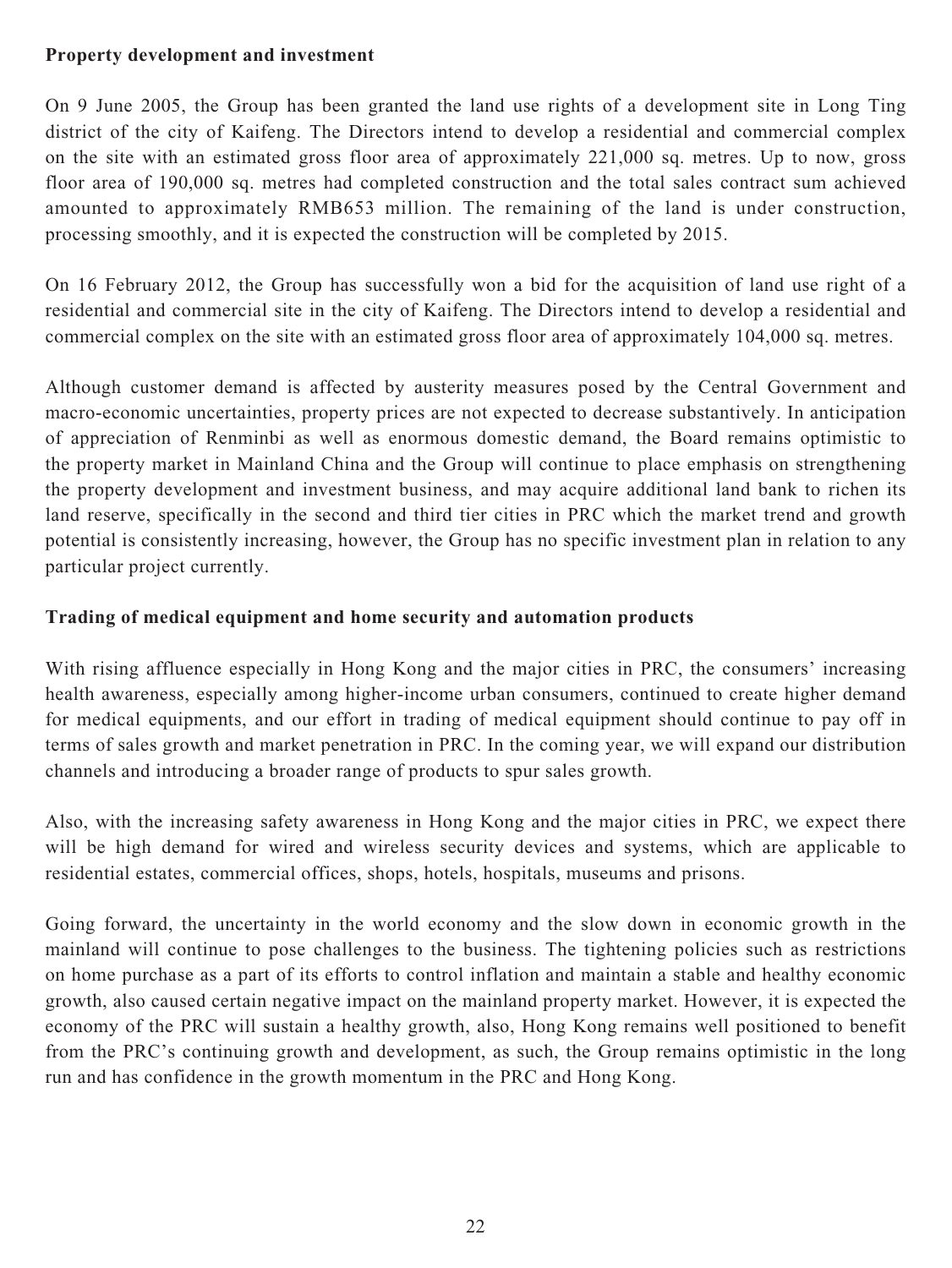The Group will continue to adopt efficacious cost management strategies and maintain tight credit control to cope with challenges and enhance competitiveness under the fluctuated operating environment. The Directors will continue to dedicate their best effort to maximize the best interests for the shareholders of the Group.

# **HUMAN RESOURCES**

As at 30 September 2013, the Group has 134 employees, 12 of whom were based in the PRC. The total employee benefits expenses including directors' emoluments for the period under review increased to HK\$23 million from HK\$19 million in the same period last year, the increase is mainly due to the provision of bonus during the period under review.

The remuneration policy and package of the Group's employees are reviewed and approved by the directors. Apart from pension funds, in order to attract and retain a high caliber of capable and motivated workforce, the Company offers discretionary bonus and share options to staff based on the individual performance and the achievements of the Company's targets.

# **CONTINUING CONNECTED TRANSACTIONS**

On 23 March 2011, the Group has entered into two tenancy agreements with 上海美格菲健身中心有 限公司 and Fitness Concept Limited, companies wholly-owned by Mr. Tjia Boen Sien, the Managing Director and Deputy Chairman and a substantial shareholder of the Company, for the leasing of two properties of the Group at Sichuan, PRC and Hong Kong. The two tenancy agreements are contracted for three years commencing 1 April 2011, and the monthly rent payable are RMB150,000 and HK\$25,500 respectively. As discussed above, the Group had disposed of it's entire shareholding interest in the Disposal Group which hold the above mentioned properties at Sichuan, PRC, due to the disposal, the Group had early terminated the leasing arrangement with 上海美格菲健身中心有限公司 commencing November 2012, and the rental income earned during the six months' ended 30 September 2013 from the remaining tenancy agreement was HK\$153,000 only.

Given that Mr. Tjia is the Managing Director and Deputy Chairman of the Company and has an approximately 48.44% equity interest in the Company at the time entering into the tenancy agreements, Mr. Tjia is a connected person of the Company within the meaning of the Listing Rules. The transactions therefore constitute connected transactions of the Company. As each of the applicable percentage ratios of the transactions was more than 2.5% but less than 25% and the total considerations involved were less than HK\$10,000,000, pursuant to Rule 14A.32 of the Listing Rules, the transactions were exempted from the independent shareholders' approval requirement and were only subject to the reporting and disclosure requirements of the Listing Rules. The transactions also constituted discloseable transactions for the Company under the Listing Rules.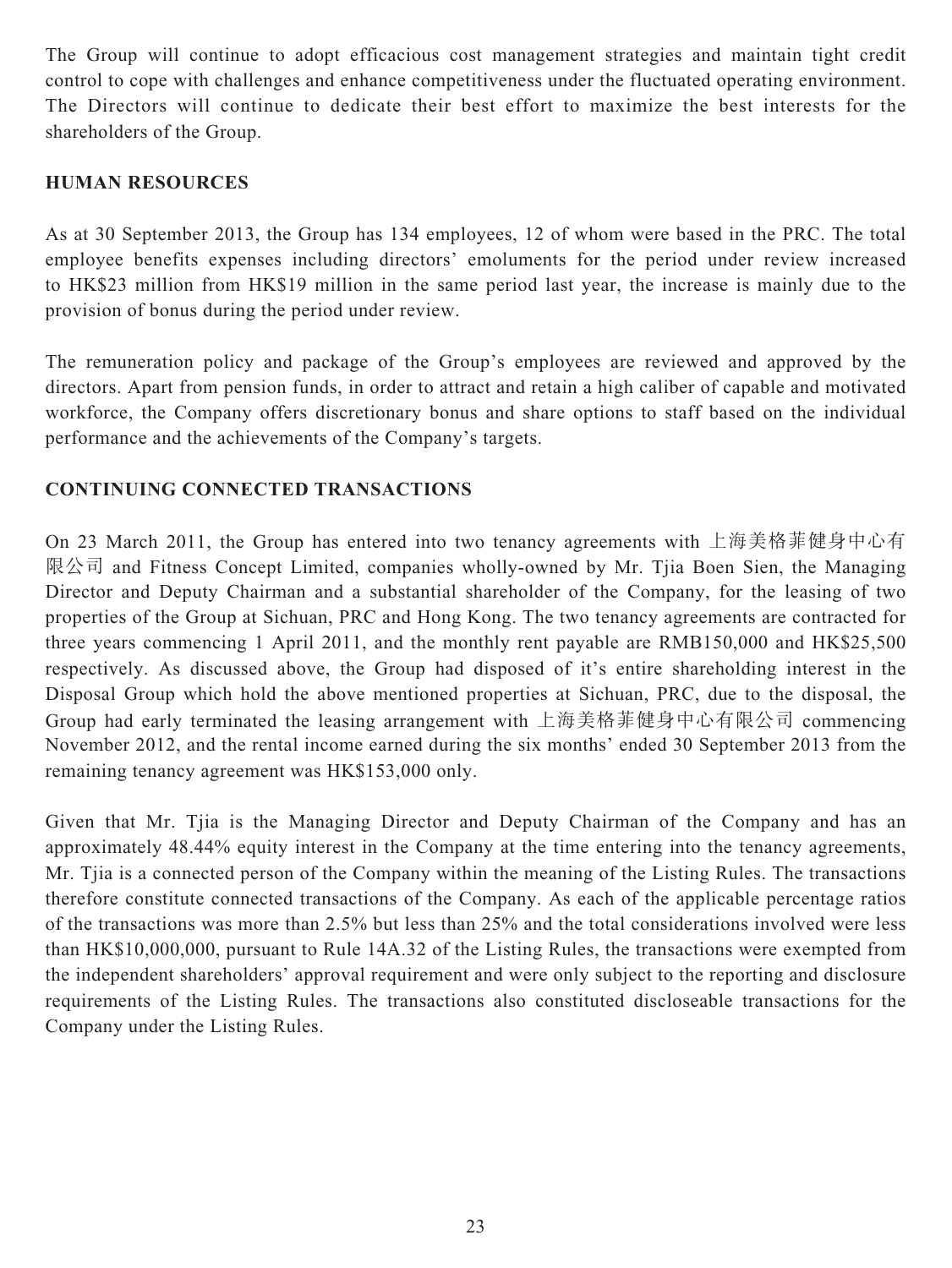The independent non-executive directors of the Company have reviewed the continuing connected transactions set out above and have confirmed that this continuing connected transactions were entered into (i) in the ordinary and usual course of business of the Group; (ii) on normal commercial terms or on terms no less favourable to the Group than terms available to independent third parties; and (iii) in accordance with the relevant agreements governing them on terms that are fair and reasonable and in the interests of the shareholders of the Company as a whole.

# **INTERIM DIVIDEND**

The Board is pleased to recommend the payment of an interim dividend of HK1 cent (2012: HK1 cent) per ordinary share in issue for the six months ended 30 September 2013 to be payable on or around Tuesday, 31 December 2013 to the shareholders whose names appear on the register of members of the Company at the close of business on Wednesday, 18 December 2013.

# **CLOSURE OF REGISTER OF MEMBERS**

The Register of Members of the Company will be closed from Monday, 16 December 2013 to Wednesday, 18 December 2013 both days inclusive, during which period no transfer of shares will be registered. In order to qualify for the interim dividend, all transfer of shares in the Company accompanied by the relevant share certificates must lodged with the Company's branch shares registrar in Hong Kong, Tricor Tengis Limited, at 26th Floor, Tesbury Centre, 28 Queen's Road East, Hong Kong not later than 4:30 p.m. on Friday, 13 December 2013.

# **PURCHASE, REDEMPTION OR SALE OF LISTED SECURITIES**

During the six months ended 30 September 2013, the Company purchased certain of its shares on the Stock Exchange and these shares were subsequently cancelled by the Company. The Company considered that it is the best way of enhancing shareholder value and that it is in the best interest of the shareholders to return a substantial part of the surplus funds to them. The summary details of those transactions are as follows:

|                | Number of<br><b>Shares repurchased</b> | Price per share         |                | <b>Total</b>           |
|----------------|----------------------------------------|-------------------------|----------------|------------------------|
|                |                                        | <b>Highest</b><br>H K S | Lowest<br>HK\$ | price paid<br>HK\$'000 |
|                |                                        |                         |                |                        |
| April 2013     | 2,875,000                              | 0.650                   | 0.610          | 1,864                  |
| June 2013      | 980,000                                | 0.630                   | 0.610          | 609                    |
| July 2013      | 1,440,000                              | 0.640                   | 0.610          | 906                    |
| August 2013    | 315,000                                | 0.630                   | 0.620          | 198                    |
| September 2013 | 680,000                                | 0.640                   | 0.620          | 432                    |
|                | 6,290,000                              |                         |                | 4,009                  |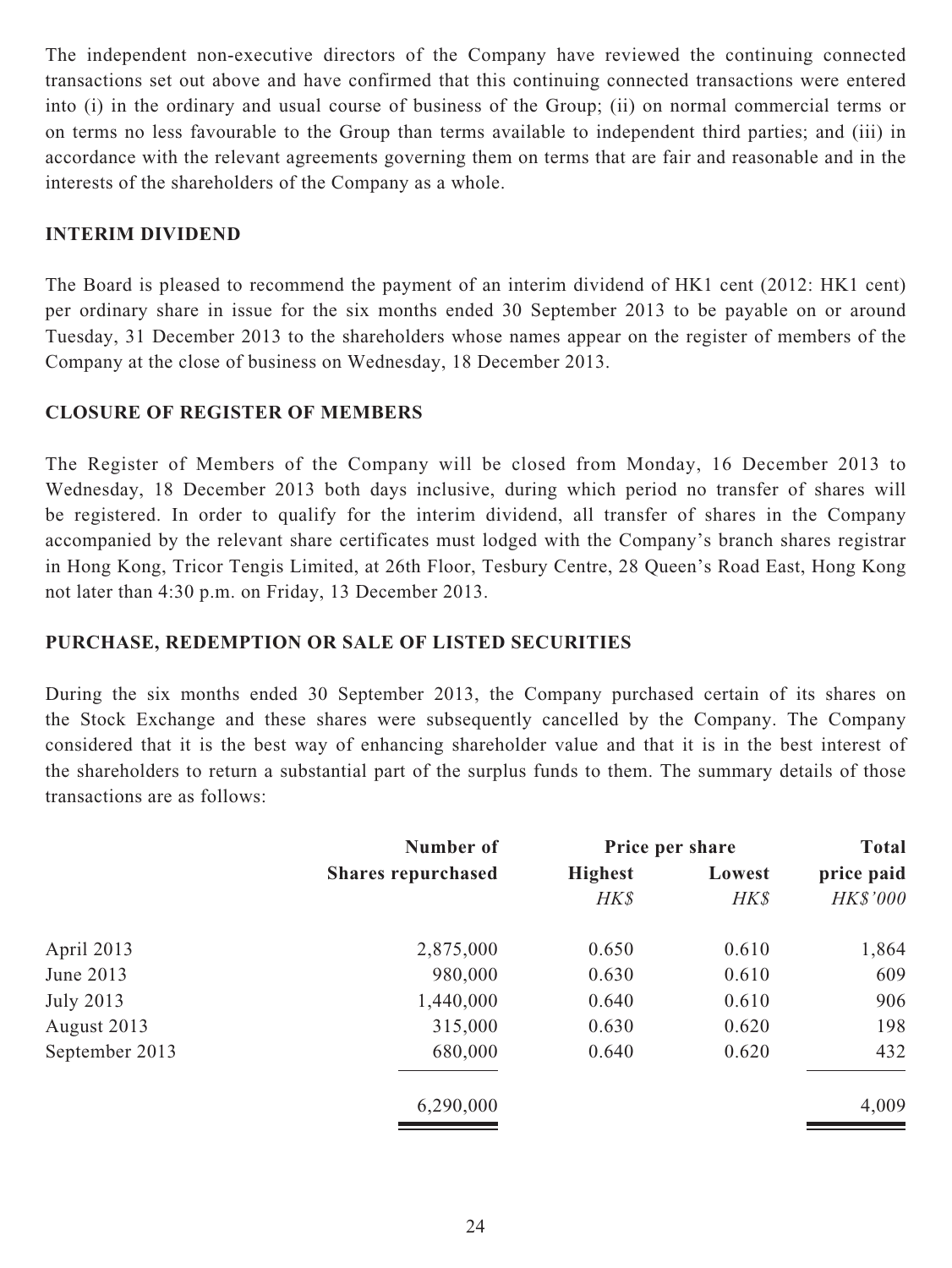The repurchased shares were cancelled and an amount equivalent to the nominal value of these shares of HK\$629,000 was transferred from retained profits to the capital redemption reserve. The premium of HK\$3,380,000 paid on the repurchases shares and share repurchase expenses of HK\$33,000 were charged against the share premium account.

The purchase of the Company's shares during the six months ended 30 September 2013 was effected by the Directors, pursuant to the mandate from shareholders received at the last annual general meeting, with a view to benefiting shareholders as a whole by enhancing the net asset value per share and earnings per share of the Group.

Except as disclosed above, neither the Company, nor any of its subsidiaries purchased, redeemed or sold any of the Company's listed securities during the six months ended 30 September 2013.

# **CORPORATE GOVERNANCE**

In the Corporate Governance Report which was published in our annual report for the year ended 31 March 2013, the Company's corporate governance practices are based on the principles and the code provisions ("Code Provisions") as set out in the Code on Corporate Governance Practices ("CG Code") contained in Appendix 14 of the Rules Governing the Listing of Securities on the Stock Exchange ("Listing Rules"). The Directors consider that the Company has complied with most of the Code Provisions throughout the six months ended 30 September 2013, save for the deviation from the Code Provision A.4.1, details of which are explained below. The Company regularly reviews its corporate governance practices to ensure that these continue to meet the requirements of the CG Code.

## **Summary of deviation of the CG Code:**

Code Provision A.4.1 Code Provision A.4.1 stipulates that non-executive directors should be appointed for a specific term, subject to re-election.

The independent non-executive directors are not appointed for a specific term. However, all nonexecutive directors are subject to the retirement and rotation once every three years in accordance with the Company's Bye-Laws. As such, the Board considers that sufficient measures have been taken to ensure that the Company's corporate governance practices are comparable with those in the Code.

# **MODEL CODE FOR SECURITIES TRANSACTIONS**

The Company has adopted the Model Code for Securities Transactions by Directors of Listed Issuers (the "Model Code") as set out in Appendix 10 to the Listing Rules.

Specific enquiry has been made of all the directors and the directors have confirmed that they have complied with the Model Code throughout the six months ended 30 September 2013.

The Company has adopted the same Model Code for securities transactions by employees who are likely to be in possession of unpublished price-sensitive information of the Company.

No incident of non-compliance of the Model Code by the relevant employees was noted by the Company.